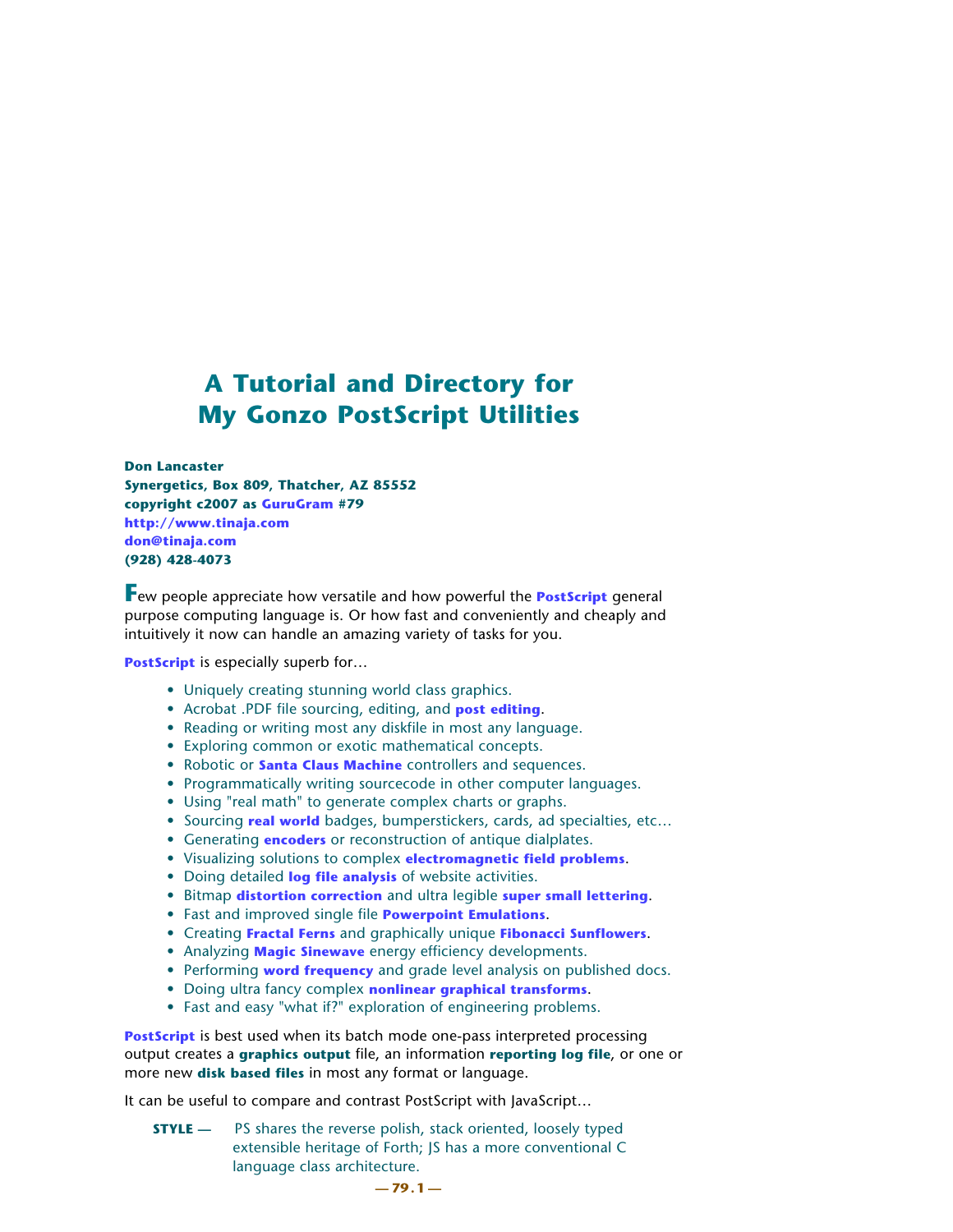- **REACH** PS can easily read or write any host based disk file in most any language. JS is specifically and absolutely forbidden from ever doing so.
- **GRAPHICS** PS is a world class superb graphics defining technology; IS graphics as normally used are vastly inferior and frustratingly second rate.
- **INTERACTIVITY** PS is pretty much limited to batch tasks involving creation of graphics files, log files, and host disk read/writes. JS can be exceptionally real time user interactive.
- **MATH** PS uses 32 bit math but usually only reports to a **[somewhat](http://www.tinaja.com/glib/ps8dprp1.pdf) [extendible](http://www.tinaja.com/glib/ps8dprp1.pdf)** six decimal places. JS has a full 64-bit floating point capability.
- **TRIG —** PS works directly in degrees, while JS works directly in radians.
- **VARIABLE SCOPE** PS variables are normally global unless defined otherwise. JS variables are normally local unless declared otherwise.
- **THE STACK** Elegant stack manipulation is central to PS capabilities. The JS stack is an optional and seldom used sideshow.
- **CALCULATED VARIABLES** These are easily done with PS, but require a much more obtuse **form["fa00"]["value"]** approach with JS.
- **LEARNING CURVE** Much of PS is intuitive and easily picked up. JS details can be mind-boggling and maddeningly infuriating.
- **PASSING VARIABLES BETWEEN PROCS** Is vastly simpler and more intuitive in PS. JS is far more obtuse but can be more flexible.
- **FORM REFERENCING** Largely unused and unneeded in PS, but confusingly and centrally essential to JS.
- **NUMERIC ROUNDOFFS** A rare event in PS, but untreated **3.99999999** results in JS are common and may need programmatic correction.

# **Getting Started with PostScript**

The obvious starting point with **[PostScript](http://www.tinaja.com/post01.asp)** is to download the free **[PostScript](http://www.adobe.com/products/postscript/pdfs/PLRM.pdf)  [Language Reference Manual](http://www.adobe.com/products/postscript/pdfs/PLRM.pdf)**. Follow this up with this tutorial on **[Using Acrobat](http://www.tinaja.com/glib/distlang.pdf)  [Distiller as a General Purpose Host Computer](http://www.tinaja.com/glib/distlang.pdf)**.

Next, visit the **[PostScript](http://www.tinaja.com/post01.asp)** areas of **[My Website](http://www.tinaja.com)**, perhaps starting off with our **[PostScript Beginner Projects](http://www.tinaja.com/post01.asp#begstuff)**, our earlier reprint collection of **[PostScript Secrets](http://www.tinaja.com/glib/pssecrets.pdf)**, or a truly ancient and outdated demo of our **[PostScript Show and Tell](http://www.tinaja.com/glib/psnt.pdf)**.

For details on pagemaking and more advanced layout concepts, you can study most any of our example **.PSL** source code documents you'll find **[here](http://www.tinaja.com/gurgrm01.asp)** or **[here](http://www.tinaja.com/muse01.asp)**.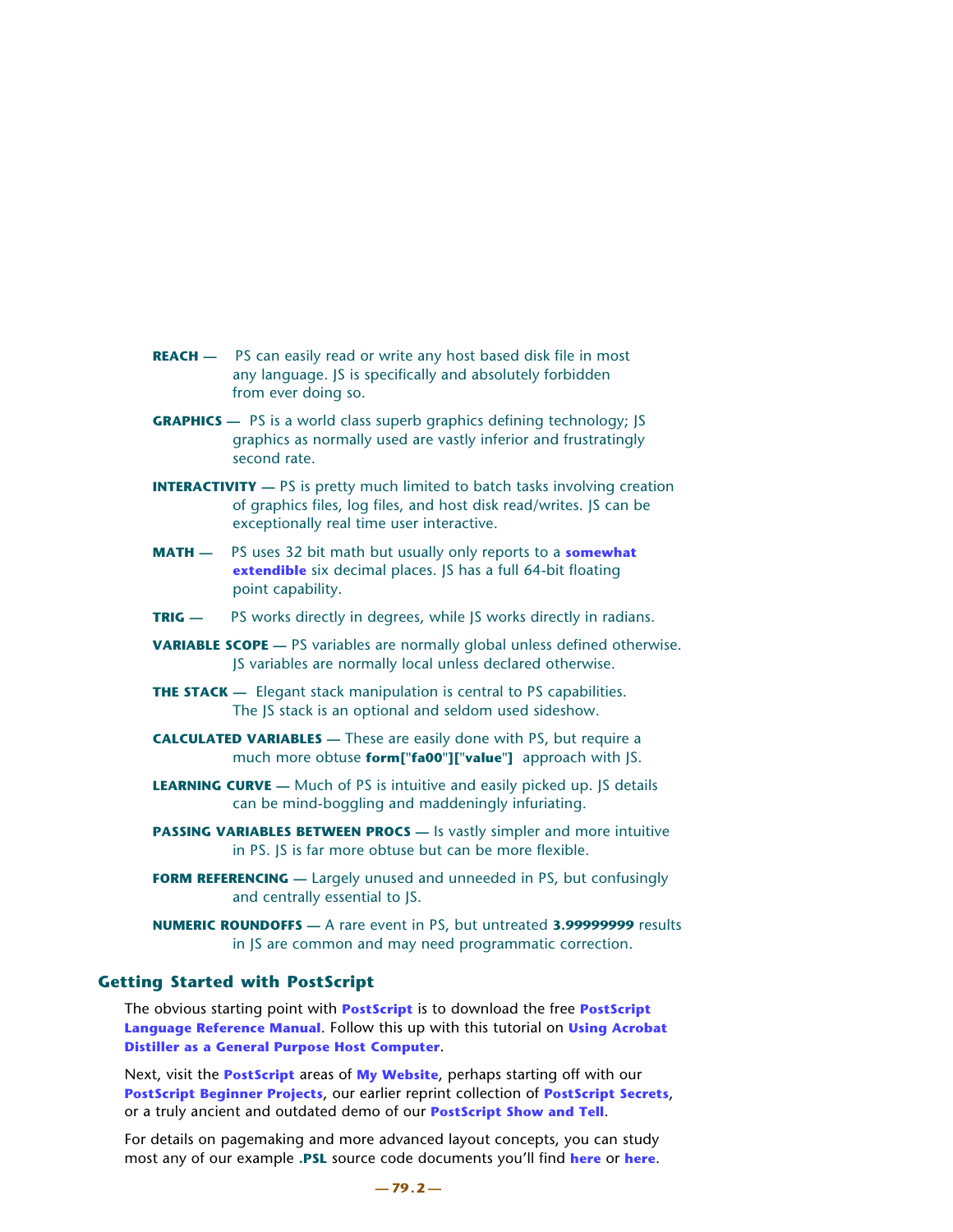Here is how you create and run your own PostScript program…

- **1. Install [Acrobat Distiller](http://www.adobe.com) or its [GhostScript](http://www.cs.wisc.edu/~ghost/) clone. Distiller is included in full Acrobat code, but is NOT provided in free Acrobat Reader only downloads.**
- **2. Using any word processor or editor, create and save your PostScript program as an ordinary ASCII textfile.**
- **3. Send the program to Distiller.**
- **4. View your results as a .PDF file, as a reporting log file, or as a newly created or modified custom disk file.**

The usual way you use PostScript is "not quite" WYSIWIG. Typically, a second or two will be required for visual results to appear. Creative use of split or dual screens can greatly minimize any time delays.

Try it with your very first PostScript program…

 **%!PS 36 sin ==**

This should report the sin of 36 degrees to you as 0.587785. We'll shortly see another PostScript programming example that is somewhat more complex.

# **My Gonzo Utilities**

Many years ago, I started writing an ongoing series of **[Gonzo Utilities](http://www.tinaja.com/post01.asp#gonzo)** that you can download **[here](http://www.tinaja.com/post01.asp#gonzo)**. These are basically **a set of self-activating dictionaries** that you can place (or run) at the beginning of your own **[PostScript](http://www.tinaja.com/post01.asp)** programs. They can enormously simplify and speed up many common **[PostScript](http://www.tinaja.com/post01.asp)** tasks.

They are also easily expanded upon to meet your own special needs. You can think of these as a mix of custom combined page making, illustration, analysis, and presentation routines.

What the Gonzo utilities basically do is add many hundreds of new commands to the PostScript language. These commands can be used by themselves, or as tools to generate your own custom and fancier commands. Very often, the gonzo commands let you write PostScript code that is **significantly shorter and faster** than other approaches. Sometimes ridiculously so.

About half of the Gonzo commands involve superb text typesetting features. Such as a premium grade word breaking progressive fill microjustify that can include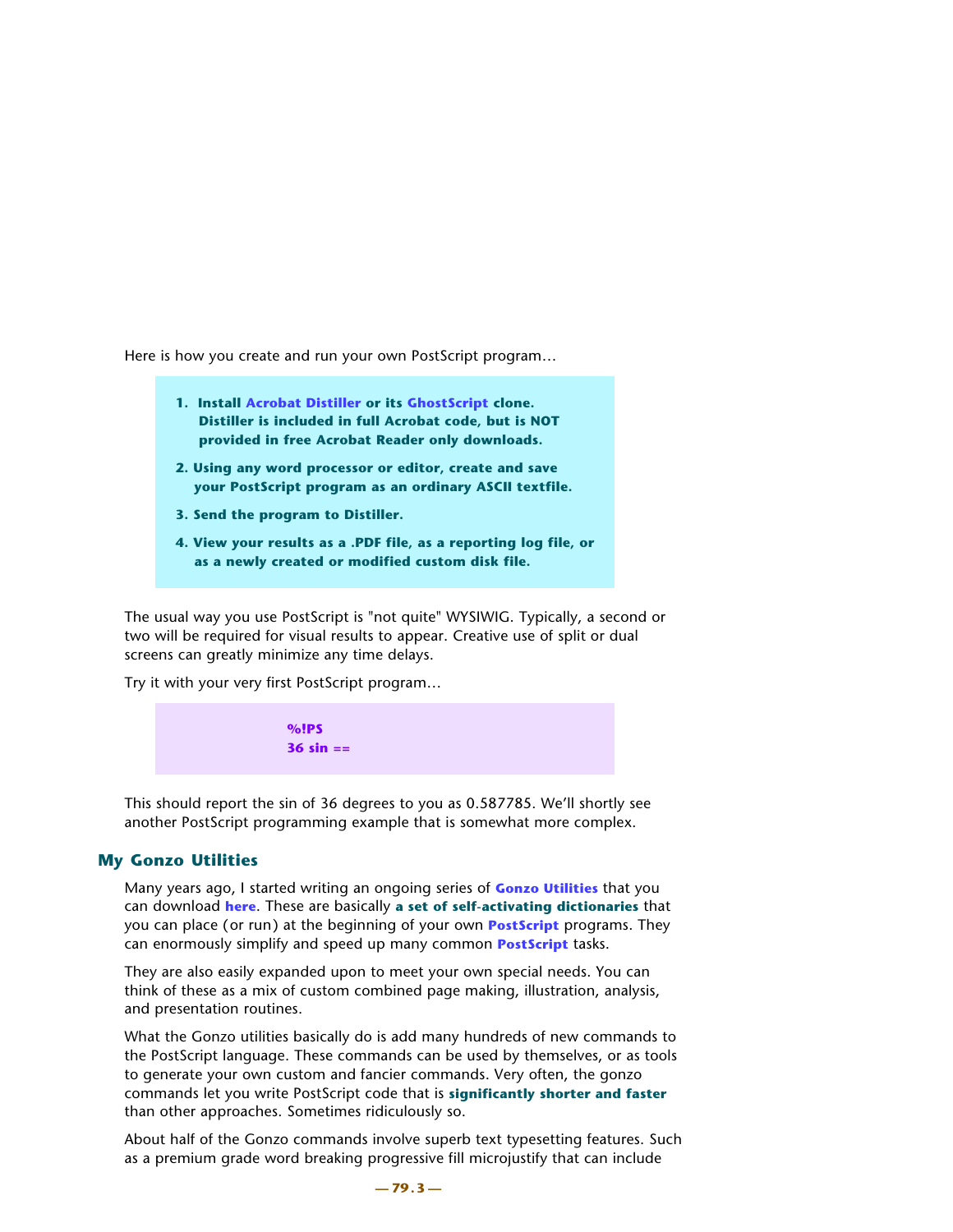bells and whistles like drop caps, kerning, and even hanging punctuation. The other half of gonzo is an eclectic mix of convenience operators, graphing aides, high quality electronic schematic drawing tools, and code that lets you quickly generate real world products.

Here is how you use the Gonzo utilities…

- **1. Download a free copy of the Gonzo Utilities from [here.](http://www.tinaja.com/post01.asp#gonzo) Place that copy in an accessible host directory.**
- **2. Add a line similar to (C:\\gonzo\\gonzo.ps) run near the beginning of your PostScript program. Note that the FULL pathname must be specified and a DOUBLE reverse slash needs used every time a single reverse slash is to be passed to Windows or a similar host.**
- **3. Write and save your PostScript program as an ordinary ASCII textfile in the usual manner.**
- **4. Send the program to Distiller. Then view the generated .PDF file, log file, or custom disk file as usual.**

You also have the option of extracting only one or two Gonzo routines and placing them early into your code. Ferinstance, our **mergestr** string merging routine has lots of possible stand-alone uses.

As does **showgrid**, **random**, and dozens of the others.

You might also want to place your own extended Gonzo commands very near the beginning of your PostScript code. Such as a task specific page making or layout routine that expands on the basic justification procs.

A Gonzo proc named **colcheck** is used as your normal link between the internal Gonzo typesetting code and your custom (and often job specific) layout routines.

# **An Example**

Before we look at the Gonzo commands in detail, let's look at a genuine and recent real world problem that shows how fast, simple, and powerful these utilities can be.

Someone on an electronics newsgroup posed the question "What would a waveform look like that had all harmonics present and equal in amplitude?"

We can approach this by doing an actual plot of the target waveform. Starting with a fundamental and adding the needed harmonics.

Here is the annotated Gonzo code to quickly plot the answer…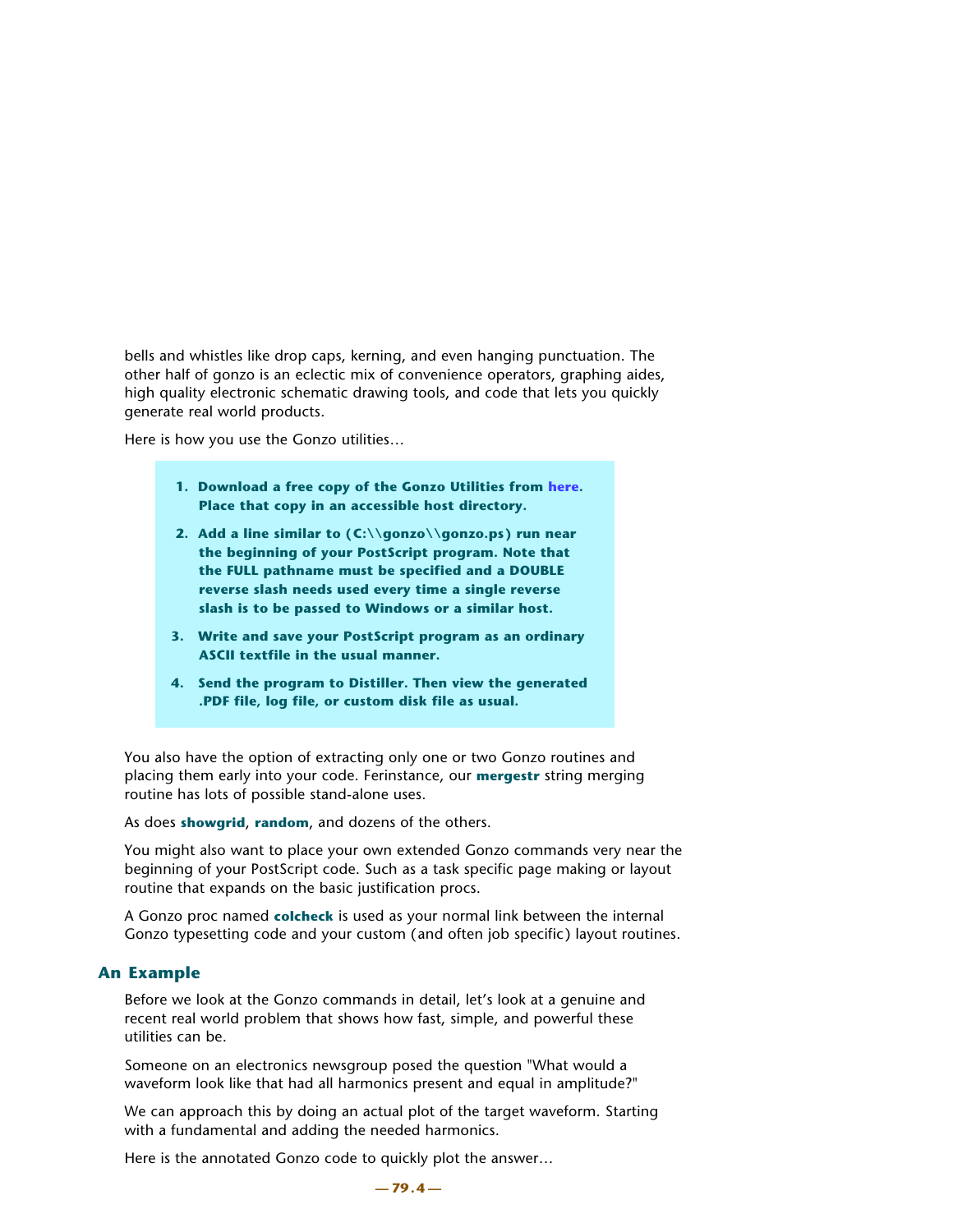| $%!$ PS                                    | % normal header                              |
|--------------------------------------------|----------------------------------------------|
| % Equal Harmonic gen                       | % title                                      |
| (C:\\gonzo\\gonzo.ps) run                  | % run Gonzo                                  |
| <b>50 50 10 setgrid</b>                    | % Create a grid                              |
| 40 20 showgrid                             | % Show part of the grid                      |
| /totalharms 20 store                       | % Set # of harmonics                         |
| $0.10$ mt                                  | % Set initial position                       |
| 0 0.1 720 $\frac{1}{2}$ (priang exch store | % For one full cycle                         |
| priang 20 mul 90 div                       | % Set x position                             |
| 0 1 1 totalharms {/curharm                 | % For each harmonic,                         |
| exch store priang curharm                  | calculate value<br>$\mathbf{O}_{\mathbf{O}}$ |
| mul sin add} for                           |                                              |
| 0.67 mul 10 add lineto} for                | % and set y position                         |
| line1 stroke showpage                      | % Draw and show                              |

And here is what your .PDF file result looks like…



We see that a harmonic limited version would have a narrow positive impulse just beyond zero degrees and a narrow negative impulse just before 360 degrees. This waveform could prove extremely useful in ultrawideband communications apps.

This figure was slightly enhanced by tinting the grid and adding axis callouts. Both tasks are trivial additions when using the **[Gonzo Utilities](http://www.tinaja.com/post01.asp#gonzo)**.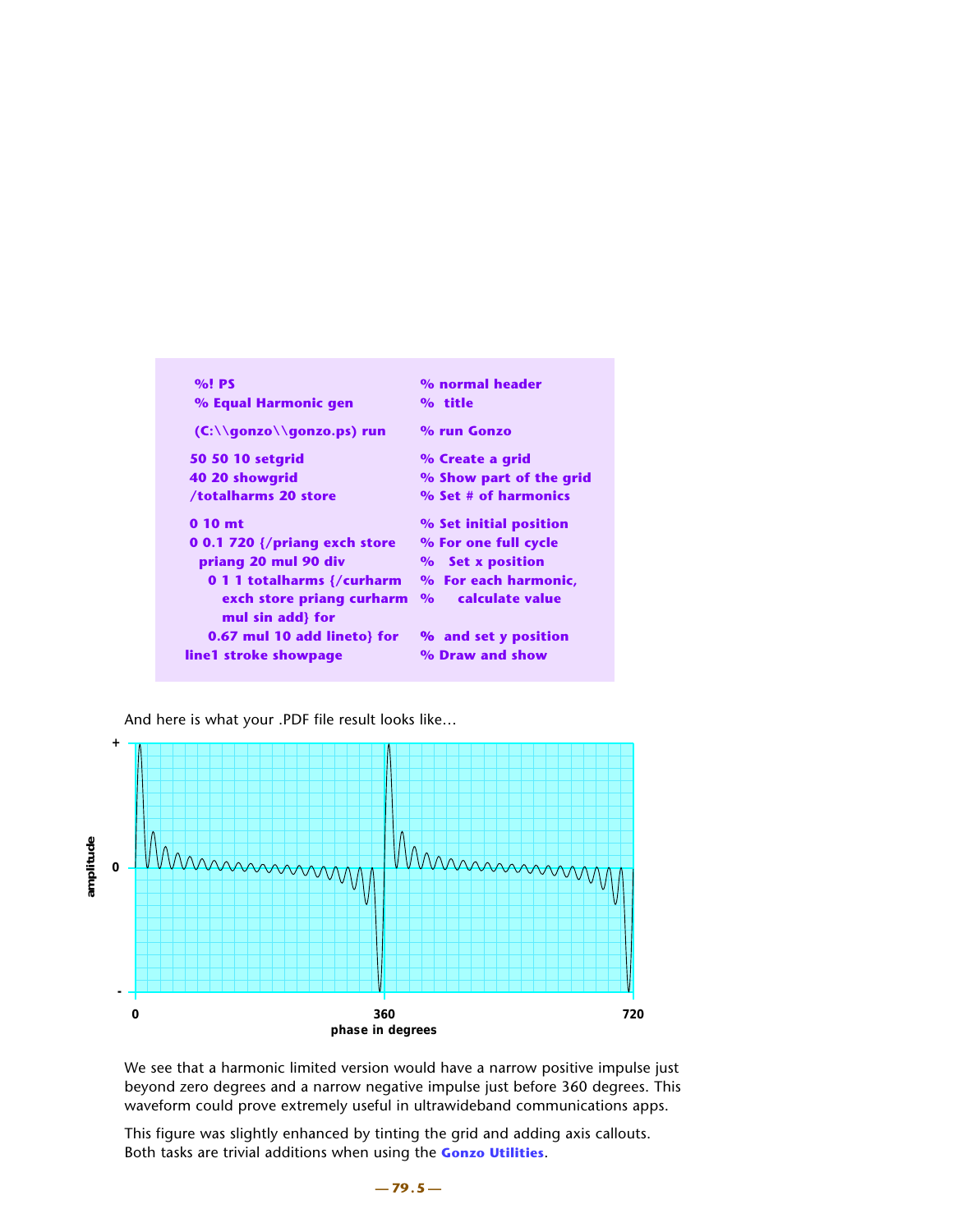# **Embedded Gonzo Justification Commands**

The text justification portions of the Gonzo Utilities offer you some incredibly sophisticated and advanced features. These include automatic word breaks, progressive two-stage or even three-stage fill justification, left-center-right column or freeform justification, initial drop caps, hanging punctuation, tabbing, global and local character and space kerning, font microsizing, keystoning, overstriking, conditional page anti-orphaning, programmable macros, and dual parallel operation for simultaneous figures and body text.

Being proudly non-WYSIWYG, these features are (a) fully programmable and extensible, and (b) totally device and platform independent. With (c) all source code freely available and easily modified.

Just about any additional text justification feature can be easily added. The justification routines also form the core utilities for page layout or "pagemaking" software of arbitrary complexity.

Gonzo uses the "embedded command" concept of placing markers **inside** text strings. The strings can be independent short **callouts** useful in figures, much longer **document strings** holding up to 65,000 page or multi-page characters, or can use the older PostScript **currentfile** methods without length limits.

Instead of the escape sequences of early typesetters or the **<x>, </x>** marking conventions of HTML, Gonzo often will use alterable markers consisting of a reserved self-delimiting vertical bar followed by a single letter. Gonzo can also embed most any space-delimited PostScript command sequence into your text strings.

An **<esc>** control character or another printing marker can be substituted.

Here is a summary of the more important gonzo embedded text commands…

# **0 thru 9 CHANGE FONT**

**:**, **;**, **=**, **-**, **+**,

 When used in a Gonzo string, changes to a font predefined as variables **font0** through **font+** using **gonzofont**.

 Fonts are predefined in one of two ways by **gonzofont**:. Use **font0 /Helvetica 10 gonzofont** for normal sizing. Use **font0 /Helvetica [ wide lean climb high xshift yshift] gonzofont** for fancy matrix sizing. For instance, a **yshift** can be used for superscripting or subscripting.

 Additional fonts can be defined as needed or block switched in as style groups.

Self delimiting.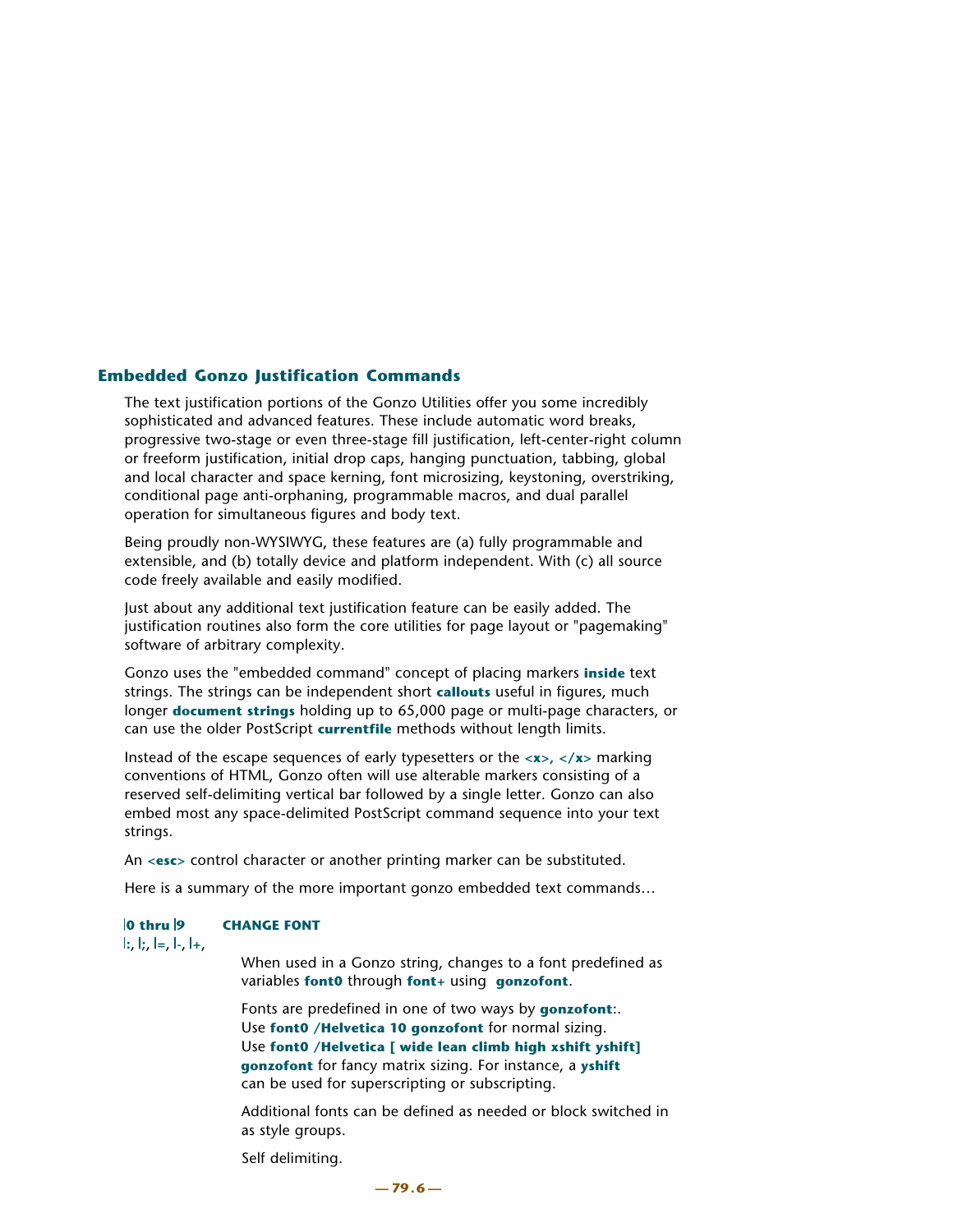#### **la thru If MACRO COMMANDS**

When used in a Gonzo string, executes your predefined **amacro** through **fmacro** commands at actual print time.

 Macros are particularly useful for indenting and outdenting titles while changing their fonts and sizes. These usually will end up document specific. And defined in the document header.

 There are six other macros of upper case **U** thru **Z**. More are easily added.

 Commands are case sensitive and self-delimiting. The macros must **not** disturb stack values!

#### **/anystuff INSERT POSTSCRIPT COMMAND**

When used in a Gonzo string, a defined PostScript proc whose name does not conflict with any other Gonzo proc can be executed. The proc must **not** disturb stack values!

 The command **must** be followed by a space that will be automatically consumed in processing. Lack of this space will cause a word or line collision. Or an error message.

 This proc is normally executed **immediately** during the Gonzo processing time. If the proc is to end up **deferred** so it executes during print time, a **printlist exch 3 index exch put exch 1 add exch** must be properly built into the correctly deferred proc definition as noted below.

 Note that only the name of the proc should get executed **between** Gonzo strings. The name of the proc preceded by a bar and a slash should get executed **inside** Gonzo strings.

An **undefined** embedded PostScript command (such as  $\frac{1}{x}x$ xxx) can be used as an **error trapping debugger**. This can be most useful to find out exactly **where** in a long or a complex doc another error problem took place.

### **h HALF NEGATIVE LINEFEED**

When used in a Gonzo string, **increases** the value of **ypos** by one half of **yinc**.

 When used on an in-string line by itself, adds one half a line of white space ledding between any paragraphs. This often gives you the best viewability for modern text presentation.

Self-delimiting.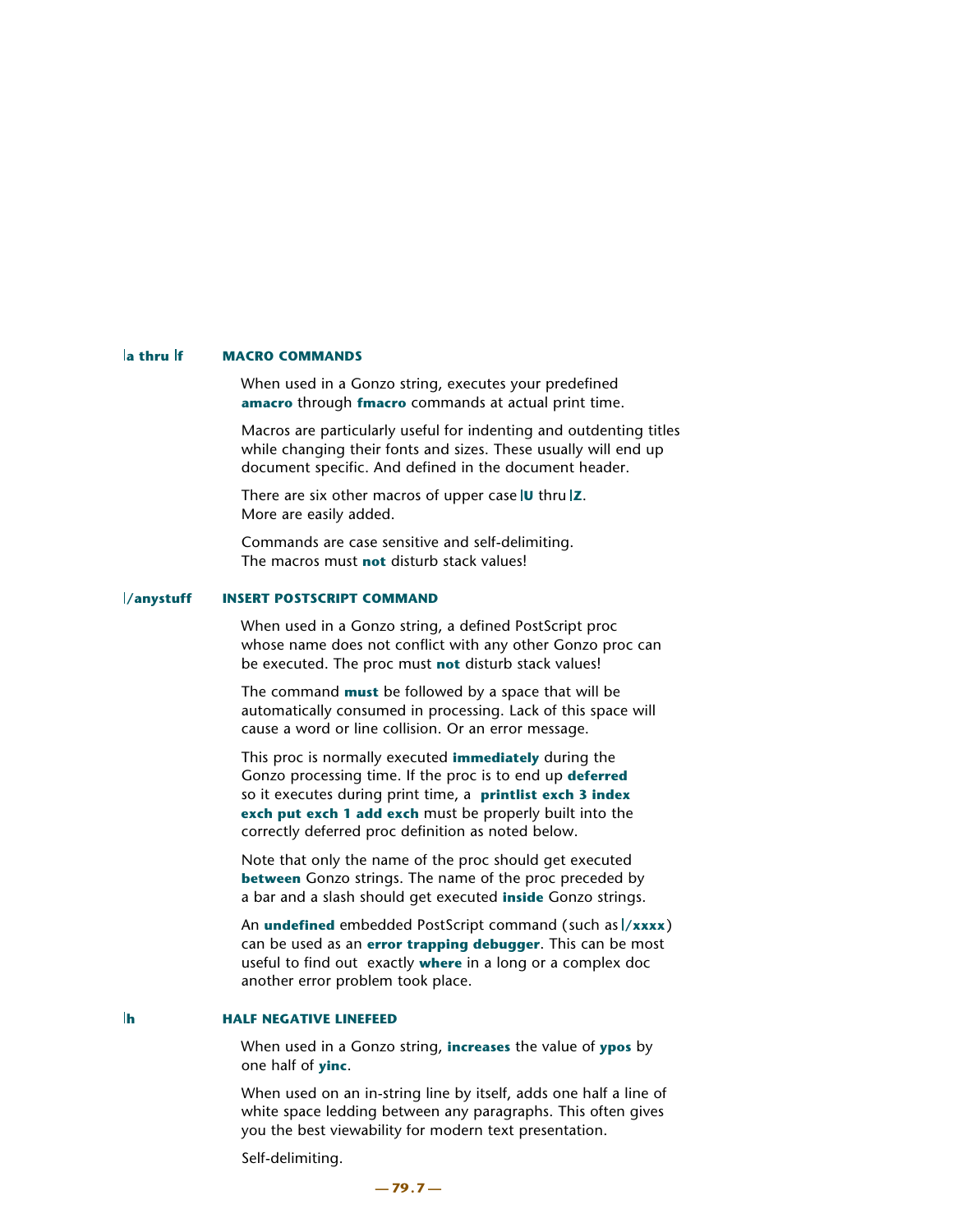#### **ii PROVIDE INITIAL DROP CAP**

Knocks out a text hole to make room for an initial drop cap. Does this by setting **indententcount** to the number of lines the cap will take up; by setting **dropflag** to true so that indentcount lines will be indented by **dropindent**; and by resetting the vertical position to the initial top line.

 The initial character font is subscripted as needed so its **top** will be flush with the top of the top text line.

 A raised initial cap is much simpler and can be done by placing one larger, bolder, and colored initial character.

Self-delimiting.

#### **ii** POSITIVE UNIT KERN

When used in a Gonzo string, **adds** one **kern** unit of whitespace between current adjacent characters.

**kern** is normally 1.0 for full size or 0.1 when on a 10X grid.

 Used to "add a little daylight" to anything that looks a tad too crowded. Especially useful before or after parenthesis.

 Self-delimiting. Global kerning is separately available by using **cstretch** and **sstretch**.

#### **k** NEGATIVE UNIT KERN

When used in a Gonzo string, **subtracts** one **kern** unit of whitespace between current adjacent characters.

**kern** is normally 1.0 for full size or 0.1 when on a 10X grid.

 Used to "close in" adjacent characters that appear too far apart. Useful for converting "AWARD" to "AWARD" and such.

 Self-delimiting. Global kerning is separately available by using **cstretch** and **sstretch**.

### **li** FULL POSITIVE LINEFEED

When used in a Gonzo string, **decreases** the value of **ypos** by a full **yinc** of ledding .

 Useful to efficiently "tab downward", replacing repeated carriage returns. Normally should **not** be used in middle of a text line.

Self-delimiting.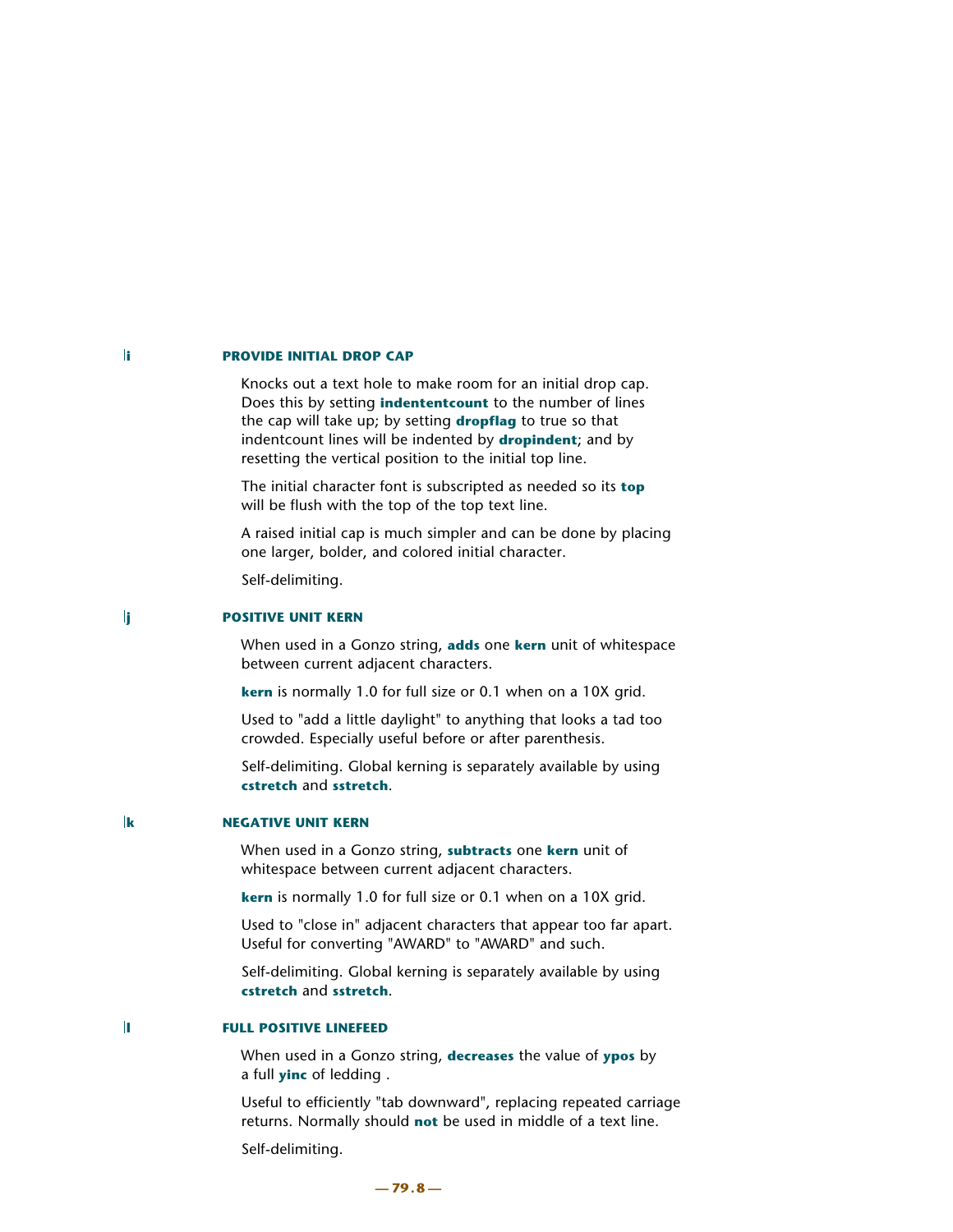#### **n PARAGRAPH NOBREAK ORPHAN ELIMINATOR**

When placed in a Gonzo string, checks to see if you are within five lines of the page bottom. And then forces a column or page change. Useful to eliminate one or two line orphans at the top of the next column or page. Also prevents a header from appearing too far down the page. Self-delimiting.

### **lo OVERSTRIKE CHARACTER**

Useful for placing two characters on top of each other without repositioning. For heading on down the canyon, or for those  $\overline{Q}$  complementary logic notations.

 Uses **overstrikechar** to select the secondary character and **overstrikeht** to set the **vertical offset** of the secondary character. These values will have to be redefined for each **different** overstrike use. Self-delimiting.

#### **p NORMAL PARAGRAPH INDENT**

Sets or resets paragraph indentation to the **pm** value. Alternate to **z** which zeros any paragraph indent. Self-delimiting.

#### **stop Colcheck**

Sets a high negative value to **ybot** so that relative in-figure positioning will not trip a main text column or page action. Usually internal to a **save-restore** context. Self-delimiting.

#### **y FULL NEGATIVE LINEFEED**

When used in a Gonzo string, **increases** the value of **ypos** by **yinc**. When used on an in-string line by itself, removes one line of white space between text lines.

 Useful to "cancel out" a line of pure commands so they leave no text ledding in their position. Self-delimiting.

#### **z** *zERO PARAGRAPH INDENT*

Sets or resets paragraph indentation to zero, ignoring the **pm** value. Complements **p** which sets or resets any paragraph indent. Self-delimiting.

#### **C** SWITCH TO CENTER JUSTIFY

Selects the center justify mode for all text to follow. Alternate choices are **F** for fill, **L** for left, and **R** for right.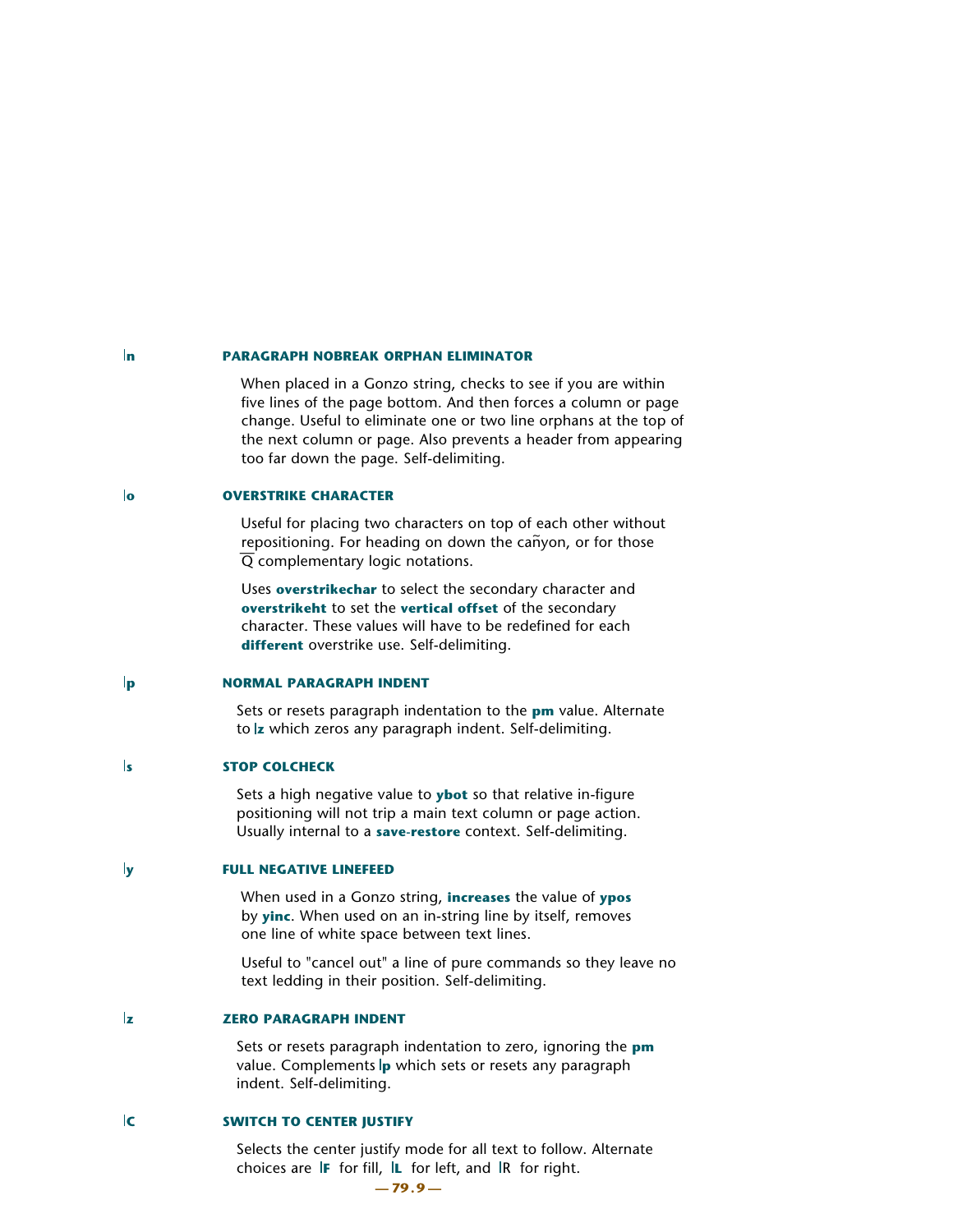#### **F** SWITCH TO FILL JUSTIFY

Selects the fill justify mode for all text to follow. Alternate choices are **IC** for center, **IL** for left, and IR for right.

#### **L SWITCH TO LEFT JUSTIFY**

Selects the left justify mode for all text to follow. Alternate choices are **IC** for center, **F** for fill, and **R** for right.

### **P** SWITCH TO CUSTOM IUSTIFY "P"

Selects a custom justify macro that the user has preprogrammed to a name of **justP**. Useful for menu justify, supertabbing, keystoning, or other specialized text formatting apps.

#### **Q SWITCH TO CUSTOM JUSTIFY "Q"**

Selects a custom justify macro that the user has preprogrammed to a name of **justQ**. Useful for menu justify, supertabbing, keystoning, or other specialized text formatting apps.

#### **R SWITCH TO RIGHT JUSTIFY**

Selects the right justify mode for all text to follow. Alternate choices are **C** for center, **F** for fill, and **L** for left.

#### **U thru Z MACRO COMMANDS**

When used in a Gonzo string, executes your predefined **Umacro** through **Zmacro** commands at actual print time.

 Macros are particularly useful for indenting and outdenting titles while changing their fonts and sizes. These usually will end up document specific. And defined in the document header.

 There are six other macros of lower case **a** thru **f**. More are easily added.

 Commands are case sensitive and self-delimiting. The macros must **not** disturb stack values!

# **Gonzo Text Justification Commands**

There are a few service routines built into the Gonzo text justification. These are normally **used directly as PostScript commands**, rather than being embedded into strings for later evaluation.

Here are some of the more common or more useful text variables and procs…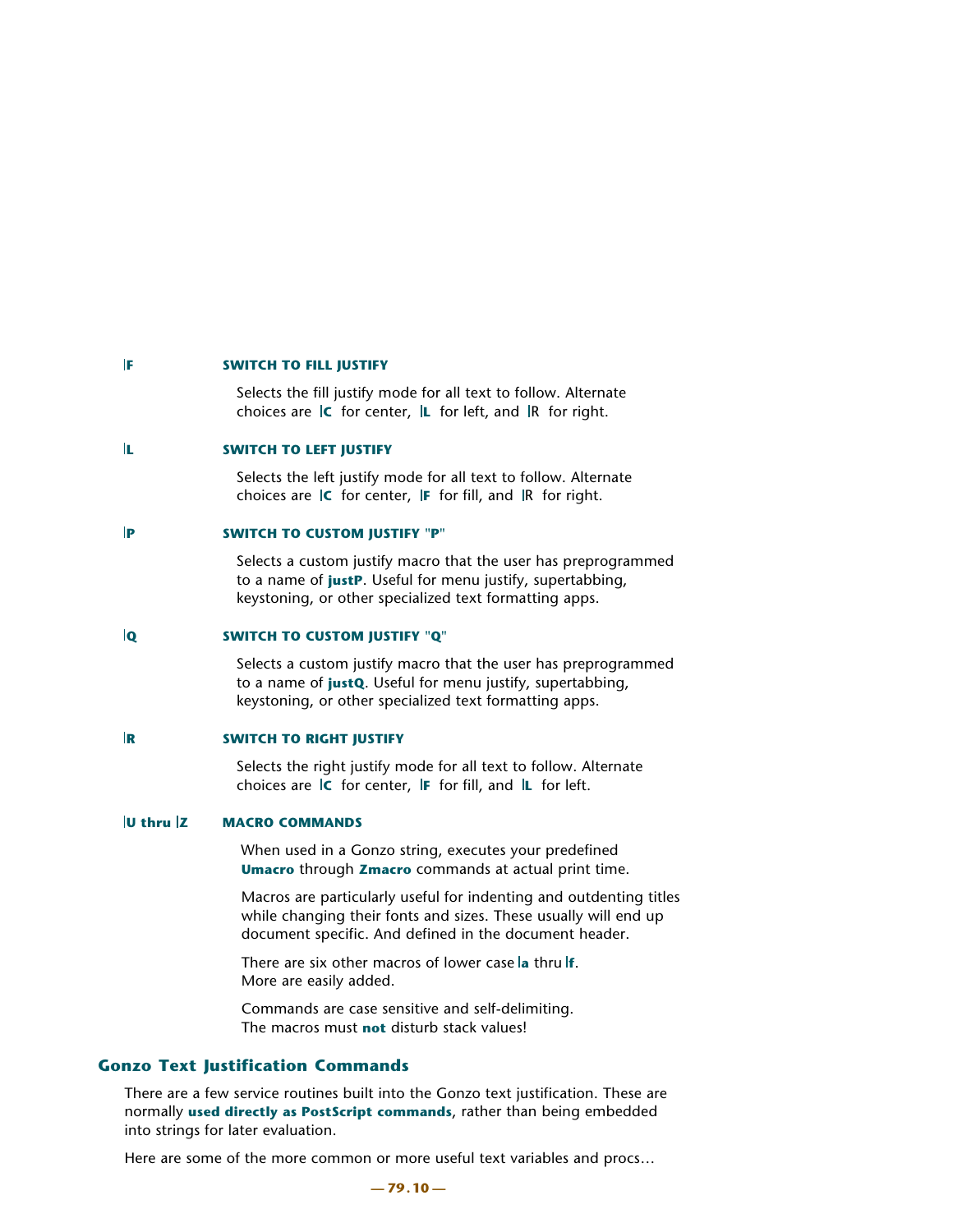# **-xpos- -ypos- (text string) cc CALLOUT CENTER JUSTIFY**

Center justifies a text string on the **-xpos-** value, starting with a vertical text baseline of **-ypos-**. Normally increments downward as **-yinc-** and is evaluated by **colcheck**. Does **NOT** respond to **txtwide**. This allows wider titles than text columns.

Use internal **\n** or actual newline chars for multiple lines.

# **-xpos- -ypos- (text string) cf CALLOUT FILL JUSTIFY**

Fill justifies a text string on the left **-xpos-** value, starting with a vertical text baseline of **-ypos-**. Normally increments downward as **-yinc-** and is evaluated by **colcheck**. Width of flush column is set by **txtwide**.

# **-xpos- -ypos- (text string) cl CALLOUT LEFT JUSTIFY**

Left justifies a text string on the left **-xpos-** value, starting with a vertical text baseline of **-ypos-**. Normally increments downward as **-yinc-** and is evaluated by **colcheck**. Width of ragged right column is maximum set by **txtwide**.

#### **/colcheck {custom user proc} store COLUMN TESTER FOR PAGE LAYOUT**

 **colcheck** is the crucial link between the Gonzo justification procs and any user defined custom page layout or formatting code.

 Normally, **colcheck** will attempt to start a new line that is **yinc** below the previous one. If **ybot** is negative, then a custom action is taken to move on to the next column or the next page.

 The user normally places their **colcheck** code early in their program but **after** the Gonzo procs are installed and run.

 A custom **colcheck** routine will normally adjust **xpos** and **ypos** to go to the next column, or will do a **showpage** and a setup as needed for the following page.

# **-xpos- -ypos- (text string) cr CALLOUT RIGHT JUSTIFY**

Right justifies a text string on the right **-xpos-** value, starting with a vertical text baseline of **-ypos-**. Normally increments downward as **-yinc-** and is evaluated by **colcheck**. Width of ragged left column is maximum set by **txtwide**.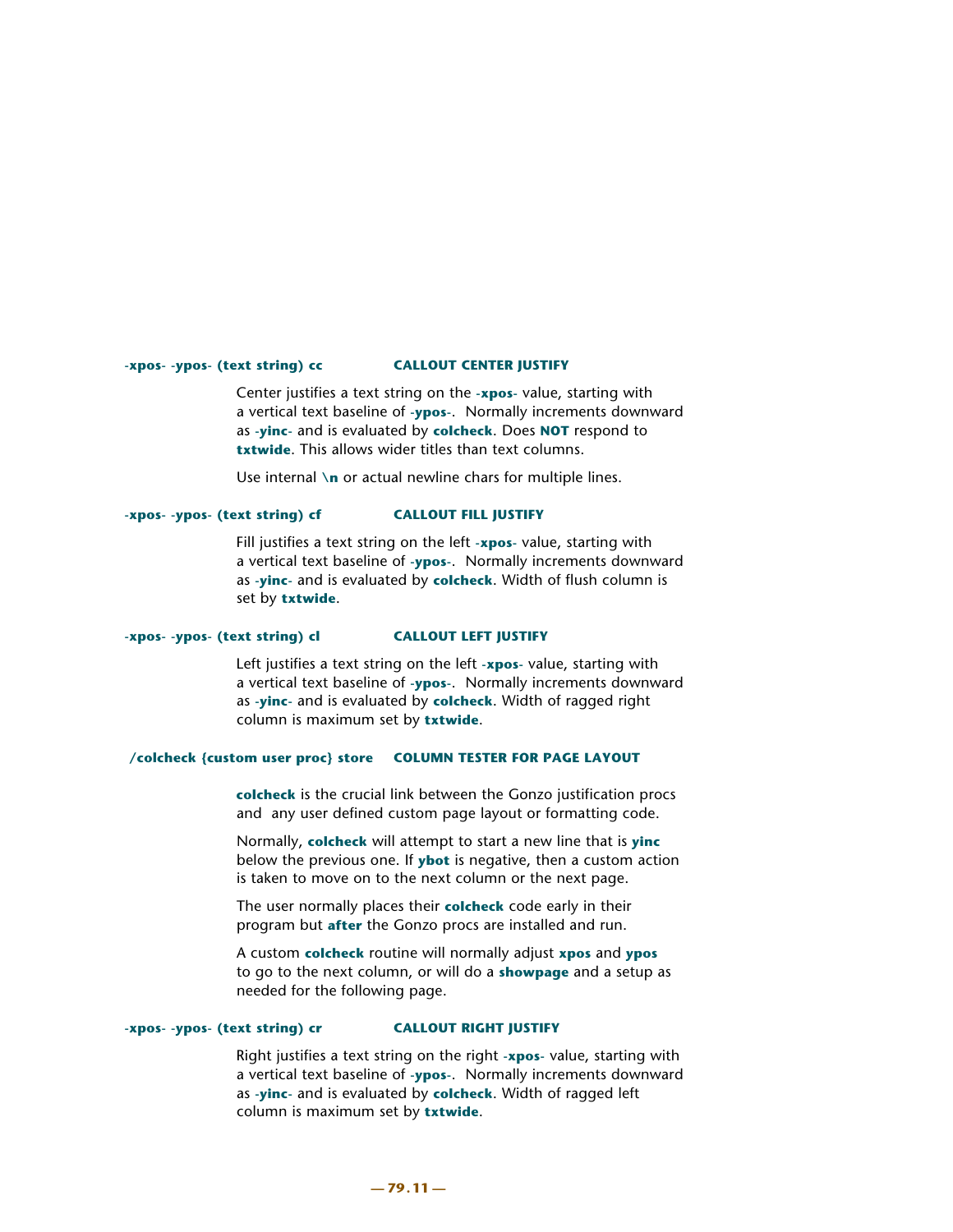#### **/cstretch 0.15 store SET GLOBAL CHARACTER KERNING**

Adds a small amount of white space to each and every character. Useful to "lighten" text or to prevent collisions on very small point sizes. Global space kerning is separately set with **sstretch**.

 A little of this goes a long way, except for intentional special effects. Use 0.1 or 0.15 for normal text or 0.01 or 0.015 when you are on a 10X grid.

### **/fname /family 10 gonzofont DEFINE FONT FOR GONZO USE**

#### $\sim$  or  $\sim$

#### **/fname /family [ wide lean climb high xshift yshift] gonzofont**

Defines and creates fonts for internal Gonzo use. **fname** is typically **font0** through **font-**. **/family** is the normal exact PostScript font name, such as **/Helvetica**.

 In the first instance, one numeric sets the point size. Points can be fractional such as **9.557** points or microsized if desired.

 In the second instance, the full font array is used to set the font characteristics. The first value is the **width** of the font. The second value is the amount of font **lean** and is normally used to create italic effects. The third value is the amount of font **climb** and is normally reserved for rotations, isometric, or any other distortions. The fourth value is the **height** of the font.

 The fifth value is the amount of **horizontal offset** of the font, and almost always will remain at zero. The sixth value is the amount of **vertical offset** of the font. This is enormously useful when creating superscripts or subscripts.

 Note that **gonzofont** only **creates** a Gonzo font. The font must be separately activated. Perhaps by an immediate **font1** or by embedding a **0** in the string currently being justified.

#### (list string) cck KEYSTONE JUSTIFY

 **(list string) clk (list string) crk**

> Attempts to do a keystone justify by "unifying" the progressive widths in a sequential list. Per **[this example](http://www.tinaja.com/glib/muse131.pdf)**.

 **cck** does a centered keystone. **clk** will do a flush left keystone. **clr** does a flush right keystone. The relative lengths of the early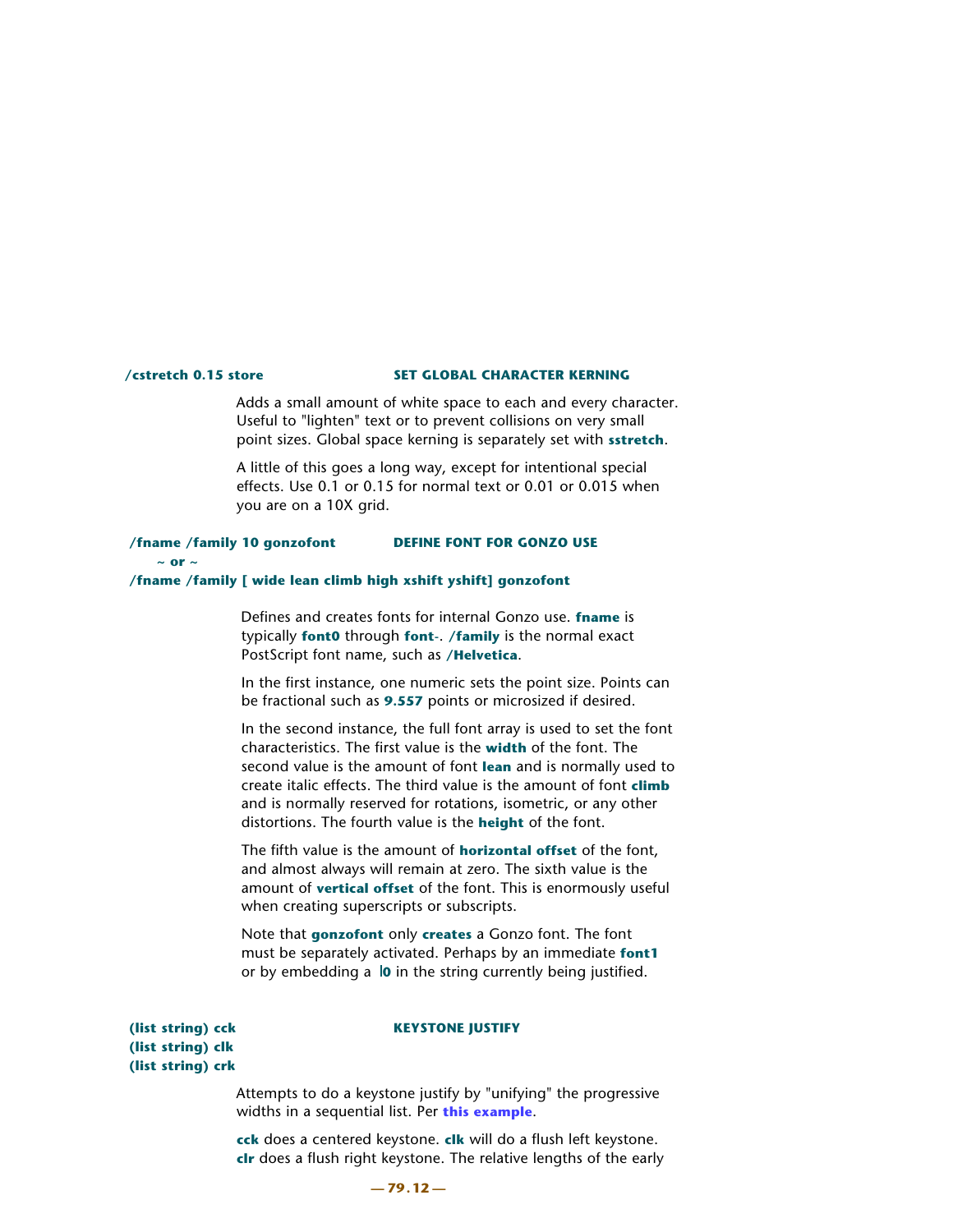list entries versus the later ones determines whether the keystone will be fatter at the top or bottom. Considerable adjustment of the text line kerning may be needed to get decent results.

#### **/lastlinestretch 0.2 store LIGHTEN LAST FJ PARAGRAPH LINE**

A typical line in a fill justified paragraph will normally be stretched somewhat. If the final line is **not** stretched, it may appear "too dark". This somewhat arcane adjustment stretches final fill justified paragraph lines that are less than 80 percent of maximum. Use a value of 0.0 to defeat.

#### **-xpos- -ypos- (text string) mj MENU JUSTIFY**

Does a "menu justify" by replacing multiple spaces with constant pitch dots. Not included in this version, but is found **[here](http://www.tinaja.com/post01.asp#begstuff)**.

#### **[{proc1}{proc2}...{procn}] THE PRINTLIST**

Fancy text justification is inherently a two step process. Each line first needs analyzed to find out what is needed in the way of font changes, kerning, stretches, and such. Each and every internally consistent element is then placed into a **printlist** for a sequential **forall** evaluation at print time.

 Many embedded commands will automatically be deferred till print time. However, any special effects (such as making one word **red**) that are defined as PostScript procs may execute **immediately** instead of at the deferred print time.

 We will see how to insert new commands into the printlist below. The magic incantation you will need is **printlist exch 3 index exch put exch 1 add exch**.

#### **/tabs [10 20 30 40] store THE TAB LIST**

Defines the position of simple tabbing used in the left justify modes. A single **t** moves you absolutely to the next tab value. A double **It It** moves you absolutely to the second tab value, and so on. Tab values need not be sequential.

#### /txtwide 43 store SET JUSTIFICATION TEXT WIDTH

Sets the maximum column width of all justify modes except **cc**.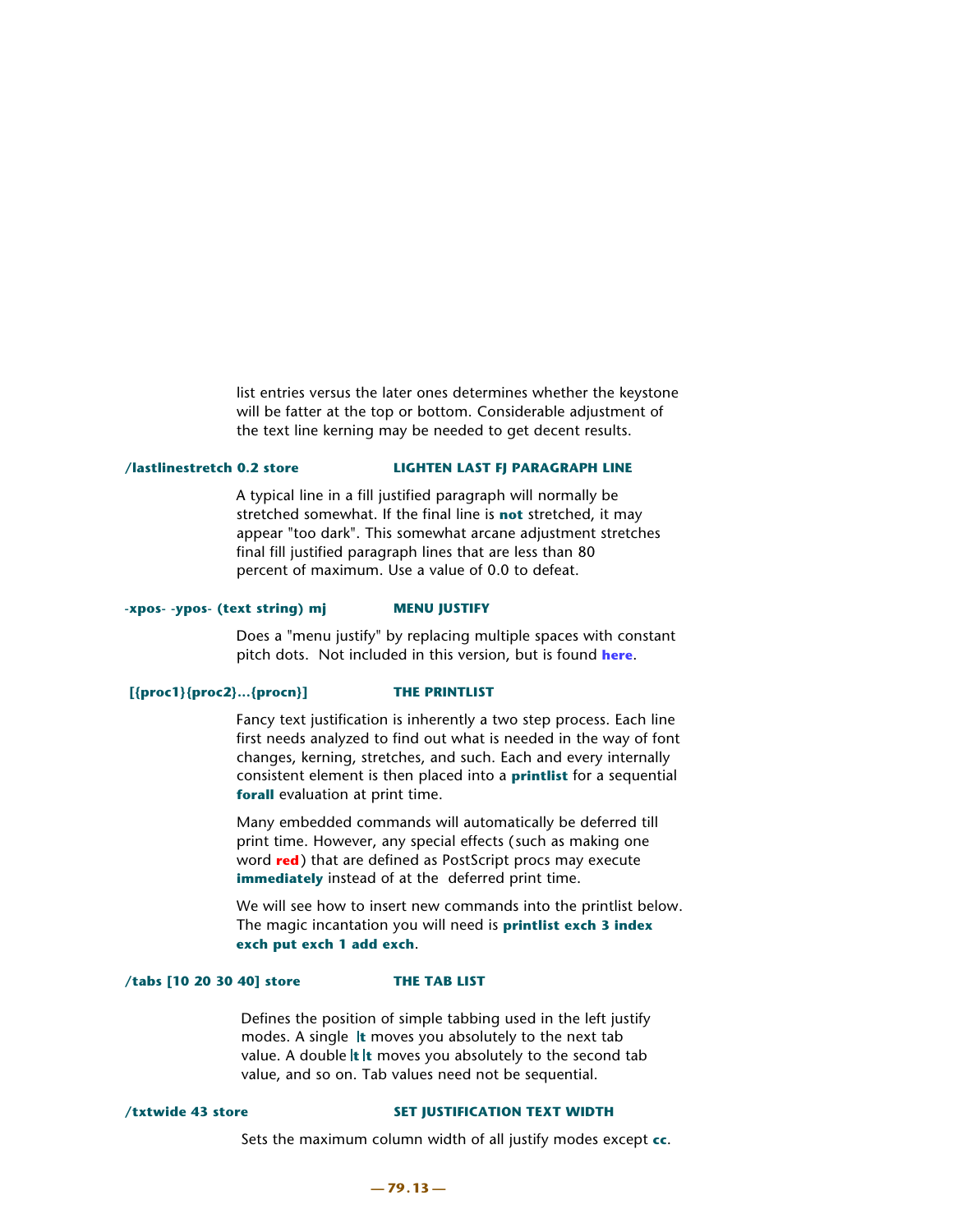#### **/cmacro (znhL7) stringmacro def STRINGMACRO**

A convenience tool to aid in macro building. Executes every character in the string as an **individual** embedded command.

 Ferinstance, in the above title positioning macro, **(z)** defeats any paragraph margins, **(n)** prevents starting a title at the very bottom of the screen or page, **(h)** does a half linefeed upwards to improve ledding, **(L)** switches to a left justify, and **(7)** picks **font7**. Other PostScript procs can precede or follow stringmacro use.

#### **/sstretch 0.15 store SET GLOBAL SPACE KERNING**

Adds a small amount of white space to each and every space. Useful to "lighten" text or to prevent collisions on very small sizes. Global character kerning is separately set with **cstretch**.

 A little of this goes a long way, except for intentional special effects. Use 0.1 or 0.15 for normal text or 0.01 or 0.015 when youare on a 10X grid.

#### **-xpos- -ypos- (data string) cst SUPER TABBING**

Does an exotic "supertabbing" where individual column entries can have their own fonts, their own justifications, and their own special effects. Any occurrance of **two or more** sequential spaces in the data string is treated as a "move to next column" tab command. A **stab** array sets each column's values.

Not included in this version, but is found **[here](http://www.tinaja.com/post01.asp#begstuff)**.

#### **/xpos 45 store SET TEXT HORIZONTAL POSITION**

 **xpos** is normally used automatically to set the start of a text line. It may also be preset or manually overridden.

#### /ybot 0 store SET COLUMN BOTTOM LIMIT

 **ybot** is normally used automatically to set the bottom of page trip point for a new column or page move. This may also be preset or manually overridden.

#### **/vinc 10 store SET TEXT LINE VERTICAL SPACING**

 **yinc** is normally used automatically to set the ledding between text lines. It may also be set or overridden.

#### **— 79.14 —**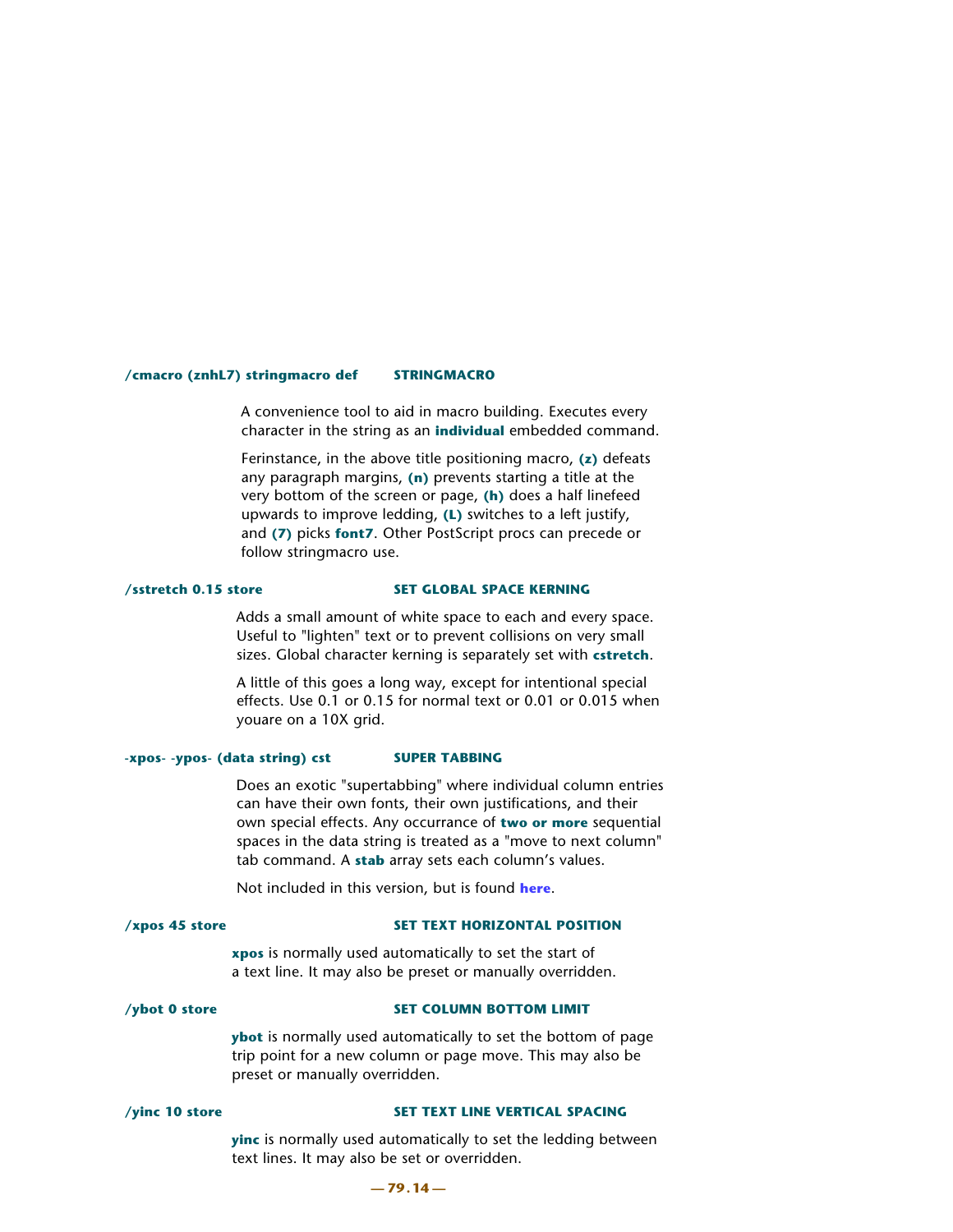#### **/ypos 45 store SET TEXT VERTCAL POSITION**

 **ypos** is normally used automatically to set the vertical position of a text line. It may also be preset or rewritten.

# **Additional Gonzo Text Justification Variables**

Most of the other variables used in Gonzo text justification are somewhat self-explanatory. Here is a summary of many of these commands…

| /altescapechar 124 def     | % alternate "escape" key (  )       |
|----------------------------|-------------------------------------|
| /dropflag false def        | % use a drop cap?                   |
| /dropcount 3 def           | % drop cap lines indented           |
| /dropindent 40 def         | % drop cap width reserved           |
| /escapechar 27 def         | % original "escape" key             |
| /hangflag true def         | % allow hanging punctuation?        |
| /hangfract 0.6 def         | % hung punctuation hang amount      |
| /justifylastline false def | % fill justify last paragraph line? |
| /justx (justL) def         | % running justification mode        |
| /kern 1 def                | % default individual kern amount    |
| /oktoadvance true def      | % don't go to next line if false    |
| /oktoprint true def        | % print suppression flag            |
| /overstrikechar (-) def    | % overstrike character              |
| /overstrikeht 5.5 def      | % overstrike vertical shift         |
| /pm 10 def                 | % normal paragraph indent           |
| /rslashchar 92 def         | % "reverse slash" key -alterable-   |
| /rslashok true def         | % allow reverse slash processing?   |
| /stringmode false def      | % string or currentfile source?     |
| /spacecharratio 6 def      | % fj ratio of space to char stretch |
| /sstretch -0.3 def         | % minimum space kerning             |
| /txtwide 350 def           | % width of column                   |
| /ypara 0 def               | % extra paragraph end v space       |
| /ybot -9999 def            | % default bottom reference          |
|                            |                                     |

# **Deferring Execution Until Print Time**

When setting fancy text, Gonzo normally does a whole line at a time. To do this, there is a current Gonzo **printlist**. The printlist is an array of executable procs that are done in strict sequential order as a **forall** loop.

Each proc typically might be a group of words having the same font, point size, and weight. Several procs might be needed per line if there are size, kerning, italic, bold, or special effect changes in the middle of the line.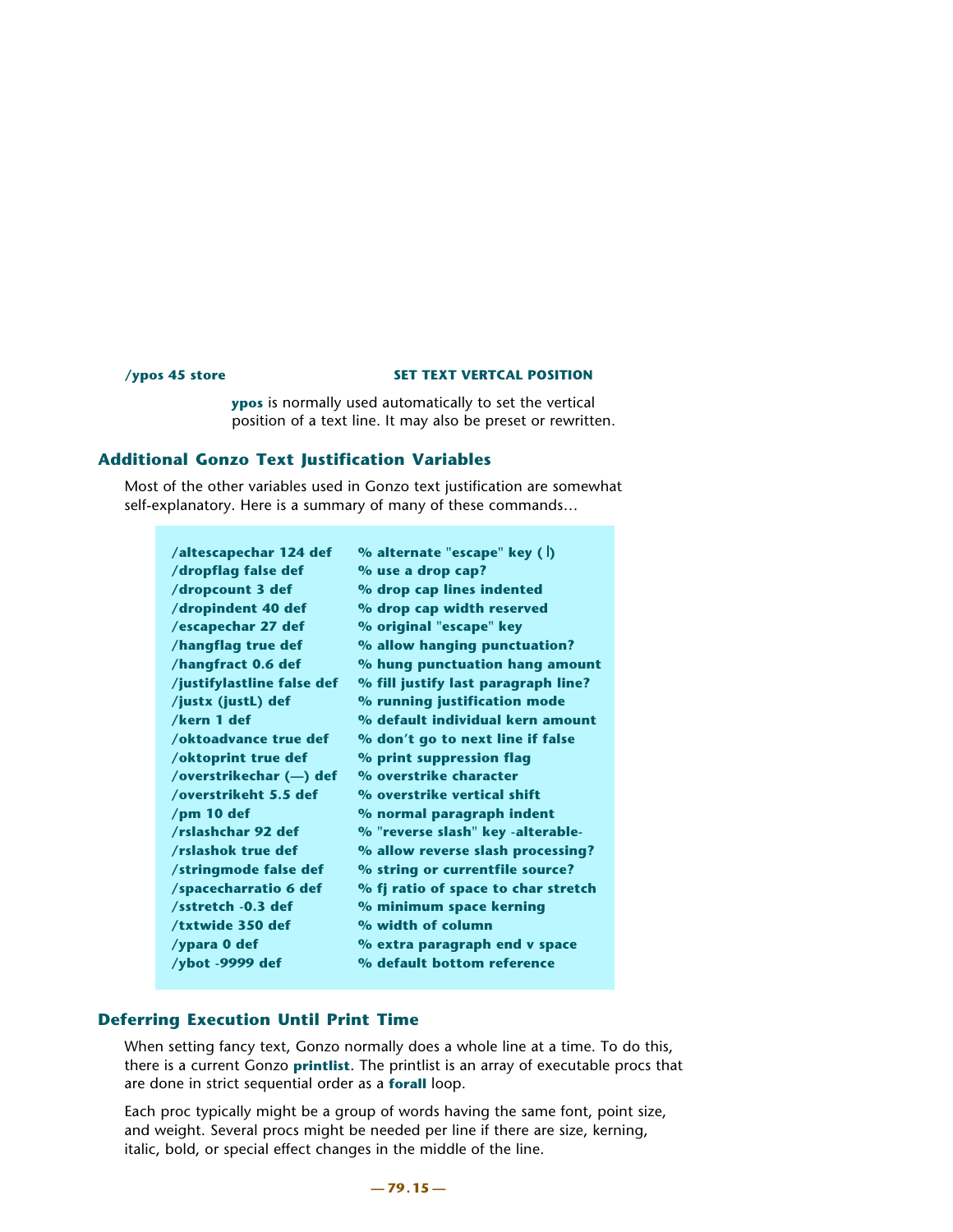#### **The exact current xpos position on the line may not be known ahead of time!**

Especially with a fill justify. And its exact position may depend highly on what has already been put down.

There are all sorts of sneaky and powerful things you can do by inserting an additional proc or two **inside** your printlist. For instance, you might want to make one word **red**. Or you might like to place an emphasis box or fancy graphics underneath a few words.

Or, most importantly, you might want to set an "action block" or a PDFMarking Acrobat **ANN link** underneath a url. One that **automatically tracks** the printed url name and length. Regardless of where on the line the url text is or how much post editing is done. And needing no later manual intervention.

When creating a Gonzo text proc, a pointer to the last used printlist entry starts off as the **second** stack element. It becomes the **third** stack element when you put your new deferred proc on the stack.

Here is the general method of inserting a top-of-stack proc into your printlist....

```
 1. Create an executable (but NOT executing!) array. 
Then make the array executable.
```
 **2. Add this magic command sequence…**

 **printlist exch 3 index exch %stuff into printlist put exch 1 add exch % incrementlist count** 

What this does is take your top-of-stack proc, adds it as the newest array element to your printlist, and then increments and properly replaces the printlist pointer.

Here is how you would make one word red and the rest of the line black again...

**Place this code before your text strings... /setred {mark 1 0 0 /setrgbcolor cvx ] cvx printlist exch 3 index exch put exch 1 add exch} store /setblack {mark 0 0 0 /setrgbcolor cvx ] cvx printlist exch 3 index exch put exch 1 add exch} store And use it like this…**

```
100 200 (This /setred word//setblack is red.) cl
```
Note that everything in a PostScript array executes immediately. If you want to create any **[PostScript](http://www.tinaja.com/post01.asp)** proc that executes **later** rather than immediately, you have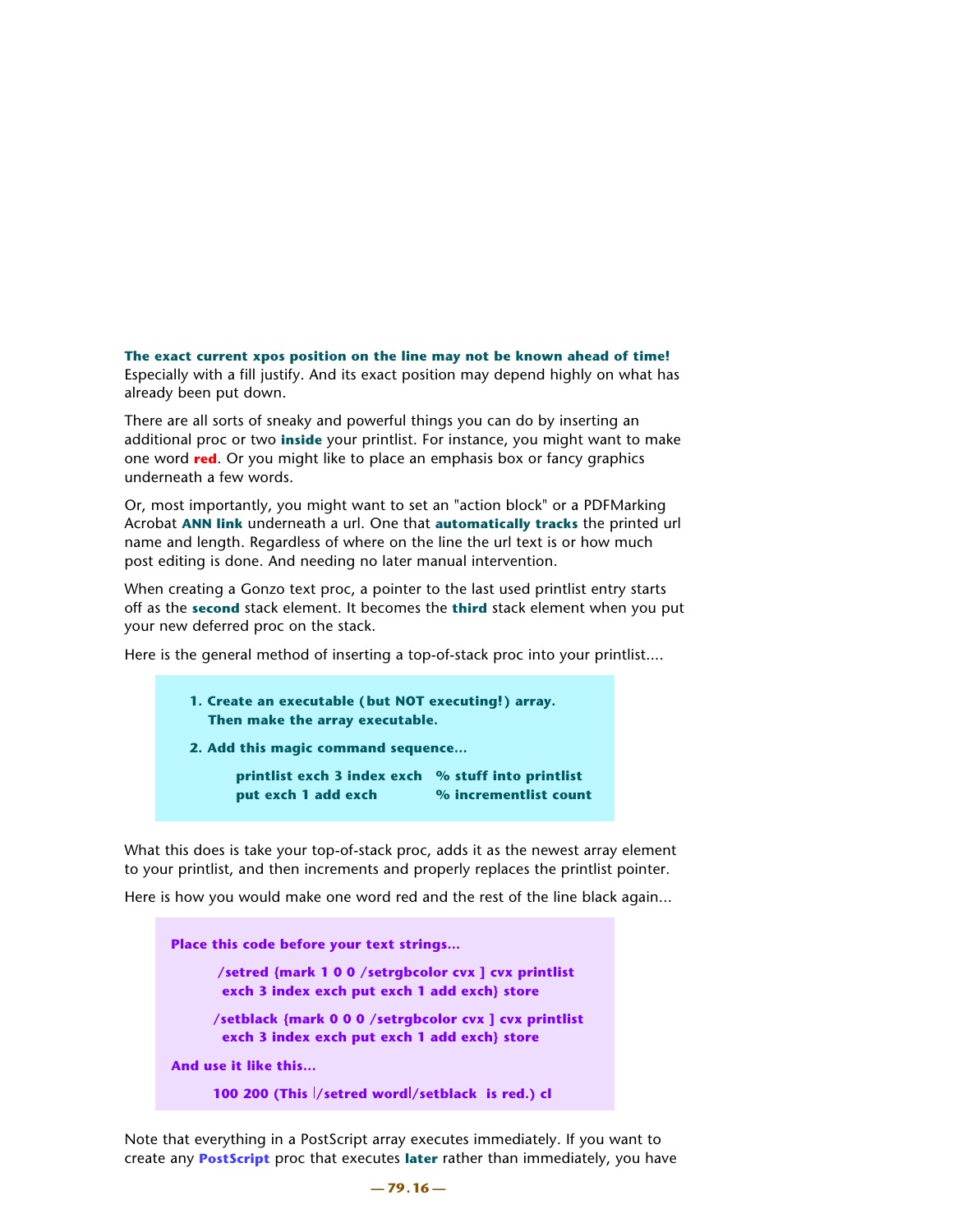to use a roundabout generation method. You thus have to use an indirect approach of **/setrgbcolor cvx** (which defers) compared to **setrgbcolor** (which does not).

Yes, we could also have done our red word by defining a pair of our twelve macro commands. And this route would be self-deferring and self-delimiting without any **printlist** hassles. But there are many advantages to space delimited and named PostScript procs that are **printlist** insertable. Especially when, say, lots and lots of url's or exotic (Why did I do that?) commands may be involved.

Speaking of which, a much fancier example that does auto-positioning and auto-tracking for Acrobat web url's appears **[here](http://www.tinaja.com/glib/autourl.pdf)**. Autotracking emphasis boxes can use similar techniques.

# **Gonzoing Gonzo**

A very few characters in Gonzo are usually highly reserved. So showing them (as is needed in this Gonzo tutorial) can be tricky.

For instance, a reverse slash inside a **[PostScript](http://www.tinaja.com/post01.asp)** string really has to be shown as a **double** reverse slash. This gets important in a hurry when trying to write or read a host diskfile. For a printed or screen display, it will take **two** Gonzo slashes to equal one PostScript slash and **two** PostScript slashes to pass one real slash on to Windows or whatever. To show double reverse slashes on screen, **eight** reverse slashes are needed in the original Gonzo string!

Showing a vertical bar can be tricky if this is also how we identify embedded commands. Two workarounds are to redefine **rslashcar**. Or (as we've done here), simply draw the vertical slash as an embedded PostScript graphic line.

# **Page Layouts**

Usually, you will want to combine fancier page layout code with all of these fundamental justification procs. This can be done by adding new commands **early** in your document but **after** Gonzo is first run. Detailed examples can be found in the **[sourcecode](http://www.tinaja.com/glib/gonzotut.psl)** for this **[GuruGram](http://www.tinaja.com/gurgrm01.asp)**, or by studying most any of the **.PSL** source codes found **[here,](http://www.tinaja.com/gurgrm01.asp) [here](http://www.tinaja.com/muse01.asp)**, and elsewhere on **[my website](http://www.tinaja.com)**.

## **Now for the Rest of Gonzo**

The precision justification procs we just looked at are only a small portion of the **[Gonzo Utilities](http://www.tinaja.com/post01.asp#gonzo)**. Here are some of the many other available commands, arranged by group…

### **(A) SERVICE UTILITIES —**

These service utilities greatly simply a wide range of common PostScript tasks…

**-xside- -hypotenuse- acos —** Finds trig inverse cosine

**— 79.17 —**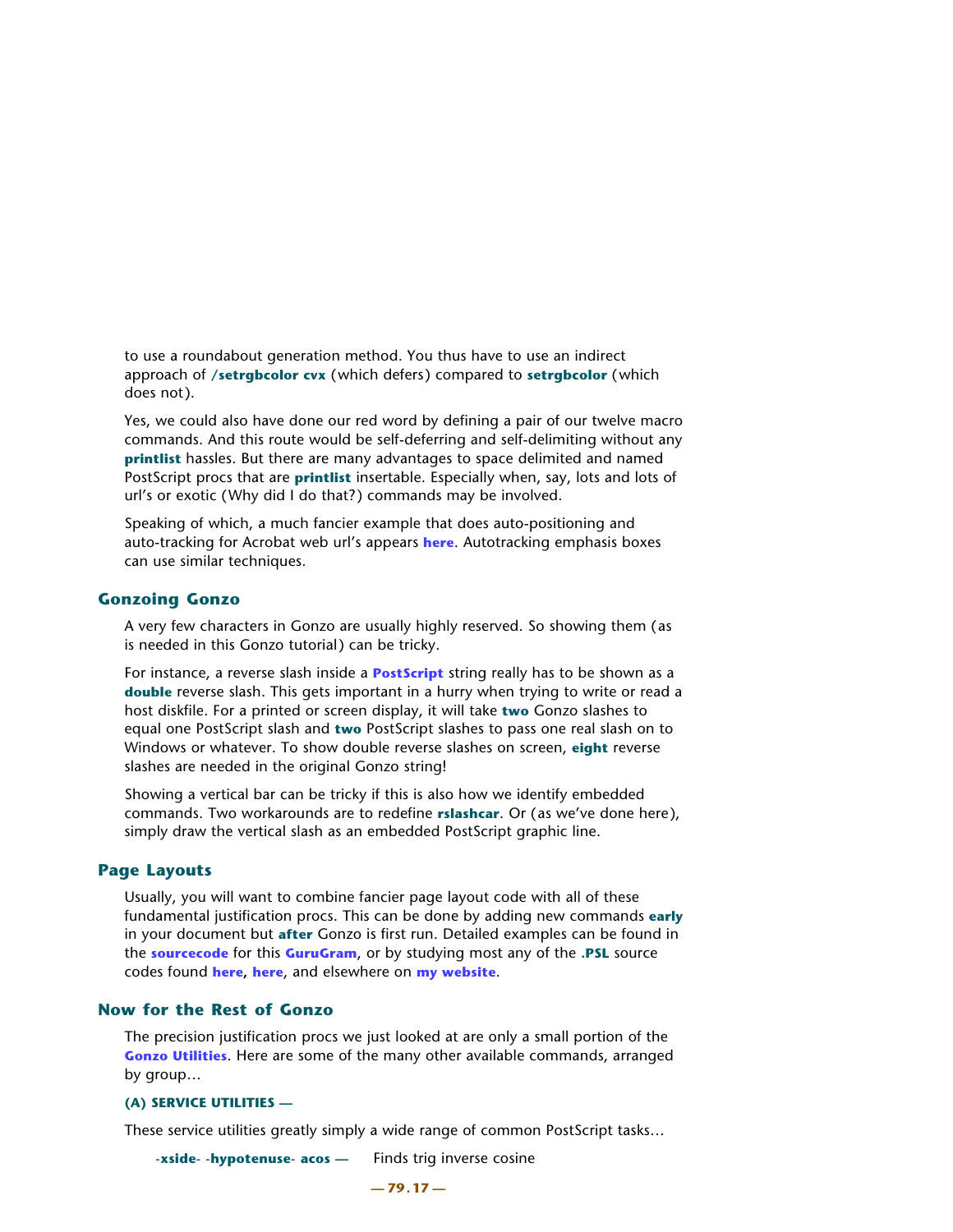| -xside- -hypotenuse- asin -  | Finds trig inverse sine                                          |
|------------------------------|------------------------------------------------------------------|
| <b>backwards</b>             | Prints backwards                                                 |
| bestgray                     | Best gray for lores printers                                     |
| <b>blackflash</b>            | Drum conditioner for older printers                              |
| -count-copies                | Set number of print copies                                       |
| feetfirst                    | Eject print feet first                                           |
| flushends                    | Flush path ends                                                  |
| flushjoins                   | Flush path joins                                                 |
| <b>GEniejul</b>              | 6-digit to Julian date converter                                 |
|                              | -xstart- -ystart- -yend- -linewidth- hrule fixed horizontal rule |
| inch                         | Inches                                                           |
| indiagray                    | India ink wash at 300 DPI                                        |
| landscape                    | Landscape format of 8-1/2 x 11                                   |
| <b>listfonts</b>             | List installed fonts                                             |
| longjob                      | Lengthen job timeout                                             |
| manual                       | Select manual feed on printer                                    |
| (string1) (string2) mergestr | Merge strings to stack top                                       |
| negative                     | Negative printing                                                |
| outline                      | Find character path                                              |
| рi                           | As in 3.1415926                                                  |
| pixel                        | Points to 300 DP pixels                                          |
| positive                     | Restore positive printing                                        |
| printfonts                   | Prints currently installed fonts                                 |
| -max+1-random                | Random integer 0 to max                                          |
| report                       | Report top of stack to host                                      |
| reprogray                    | Reprogray at 300 DPI                                             |
| -num-romnum                  | Convert 0-99 num to Roman string                                 |
| roundends                    | Round path ends                                                  |
| roundjoins                   | Round path joins                                                 |

**— 79.18 —**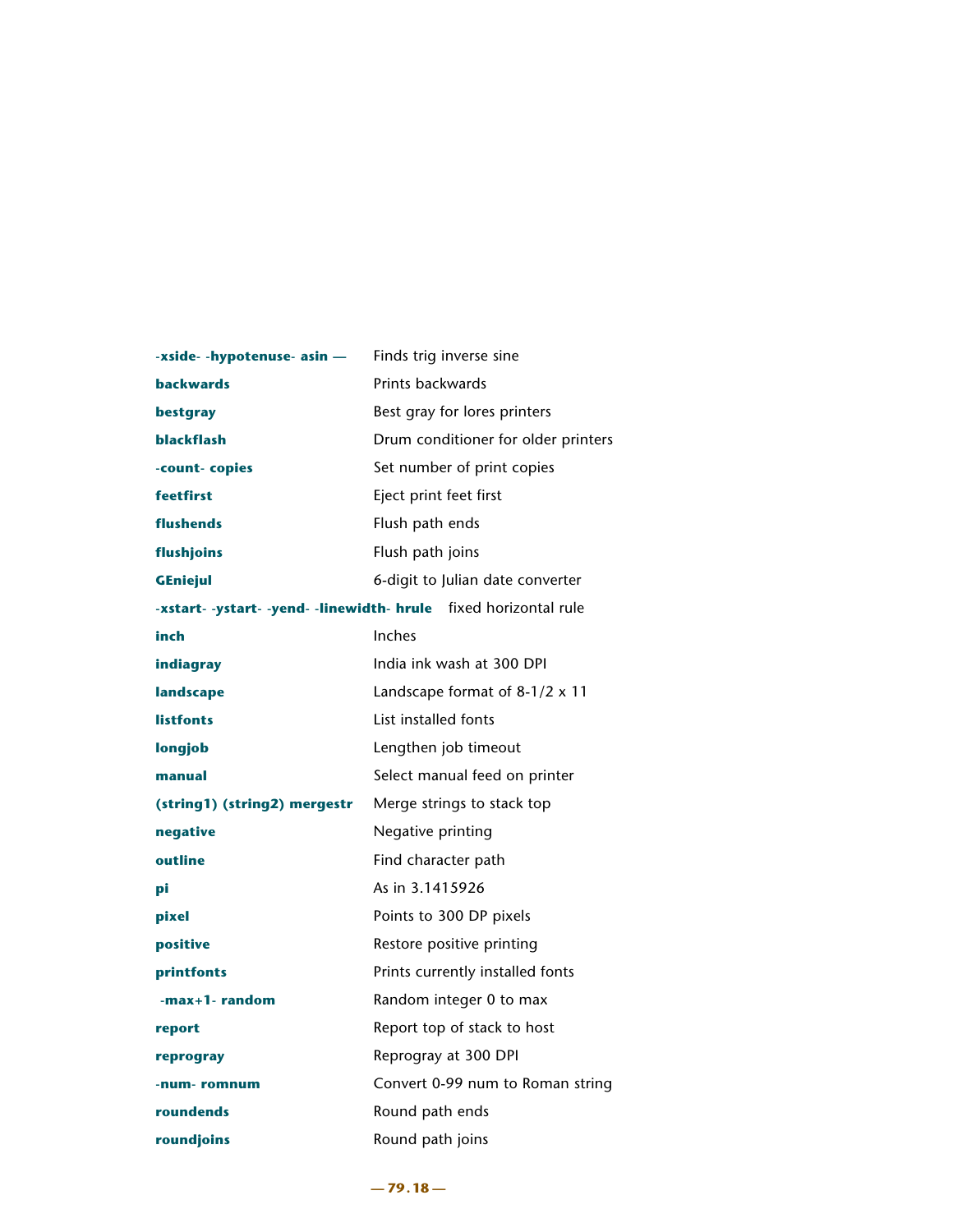|                                                                | -rad-[x1y1x2y2xnyn] roundpath Rounds path except ends       |
|----------------------------------------------------------------|-------------------------------------------------------------|
|                                                                | -xpos--ypos--xwid--yhgt--crad- roundbox Build a rounded box |
| snoop                                                          | Activates superexec                                         |
| stockends                                                      | Normal (extended) path ends                                 |
| stockjoins                                                     | Normal (extended) path joins                                |
| -delayvalue- stall                                             | Stall at roughly 1000 per second                            |
| stopwatchon                                                    | Reset and start stopwatch                                   |
| stopwatchoff                                                   | Stop and report stopwatch                                   |
| -#repts--spacing-(char)stringdown                              | South character repeats                                     |
| -#repts--spacing-(char) stringleft                             | West character repeats                                      |
| -#repts--spacing-(char) stringright                            | East character repeats                                      |
| -#repts--spacing-(char) stringup                               | North character repeats                                     |
|                                                                | [wd1 gr1 wd2 gr2wdn grn] superstroke Mulltiple full strokes |
|                                                                | [wd1gr1wdngrn] superinstidestroke Mulltiple clipped strokes |
| -angle-tan                                                     | Find tangent of angle in degrees                            |
| tray                                                           | Turn off printer manual feed                                |
| -xstart- -ystart- -yend- -linewidth- vrule fixed vertical rule |                                                             |
| white                                                          | Print in white                                              |
| (string) width                                                 | Find width of string                                        |

### **(B) LAYOUT GRIDS —**

Much of the early grid layout code was aimed at providing exceptional graphics quality on first generation 300 DPI printers. While some of this portion of Gonzo is dated, these two commands (and their internal support procs) remain useful…

**-xposn- -yposn- -scale- setgrid** Create a scaled layout grid

Working on a magnified grid can greatly simplify layouts. You are dealing with smaller numbers whose relationships are more intuitive and more obvious. A command of **50 60 10 setgrid** moves you to a point 50 points right and 60 points up from the **lower left** page corner. This establishes the **0,0** or "home" position of your grid. The invisible grid is scaled 10X and extends infinitely in all directions.

It is important to define such values as **cstretch** and **sstretch** well **after** you create the grid. Defined font sizes should also be later and proportionally smaller.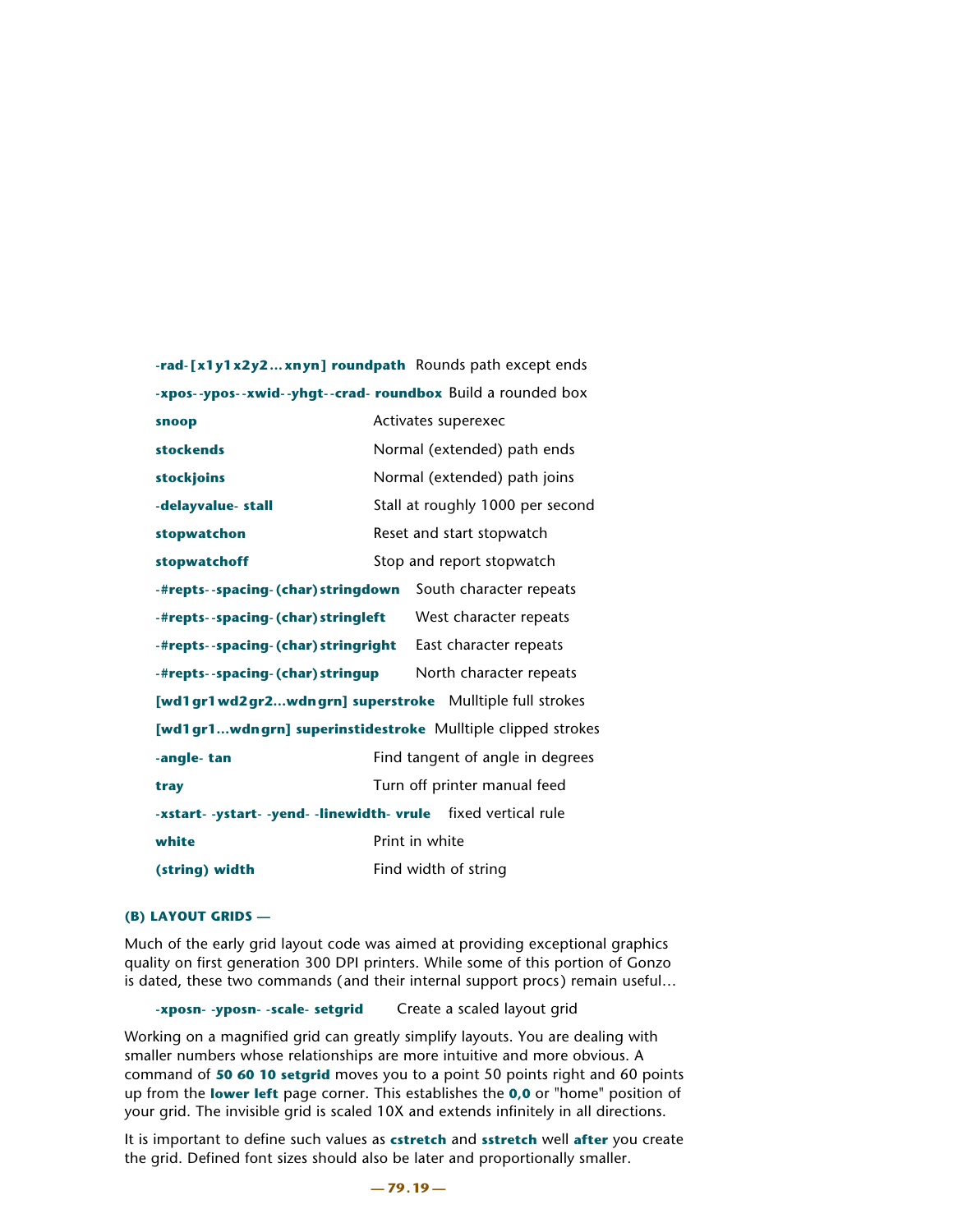Use of **setgrid** leaves an "open" **gsave** graphics state which may need closed later.

```
-#ofxblocks- -#ofyblocks- showgrid Show a portion of the grid
```
This command can be used for layout visualization or as a final design element of a graph or chart. By changeable default, there is presently a slight emphasis of each **fifth** grid line and a stronger emphasis of each **tenth** grid line. The easiest way to turn a grid on or off is to **comment** the above line. you can do this by placing or removing a **"%"** at its start.

A detailed example of using a layout grid to create book covers appears **[here](http://www.tinaja.com/glib/bookcvr1.pdf)**.

# **(C) ILLUSTRATION AIDES —**

The whole point of the Gonzo Utilities is to give you **absolute and total control** of your design and layout projects. Very often resulting in code that yields much higher quality in files that are exceptionally short and very fast running. Yes, point-by-point entry of graphics instructions can get rather tedious. But this approach very often can give you stunning results not easily available elsewhere.

Many of these illustration aides are simply convenience operators that require far fewer keystrokes than "raw" PostScript. You can easily further expand and customize them for your own needs…

| -xpos- -ypos- mt | absolute moveto shorthand |
|------------------|---------------------------|
| -Xpos- -ypos- rm | relative moveto shorthand |
| -xpos- -ypos- rl | relative lineto shorthand |

These routines set linewidths…

| line1 | A "normal" grid line     |
|-------|--------------------------|
| line2 | A "bold" grid line       |
| line3 | A "very heavy" grid line |

These routines draw a line…

| -distance-d   | relative line to the south     |
|---------------|--------------------------------|
| -distance- I  | relative line to the west      |
| -distance- I+ | relative line to the northwest |
| -distance- I- | relative line to the southwest |
| -distance-r   | relative line to the east      |
| -distance-r+  | relative line to the northeast |
| -distance-r-  | relative line to the southeast |
| -distance- u- | relative line to the north     |

These routines append to a path…

| -distance- pd | relative path to the south |
|---------------|----------------------------|
| -distance- pl | relative path to the west  |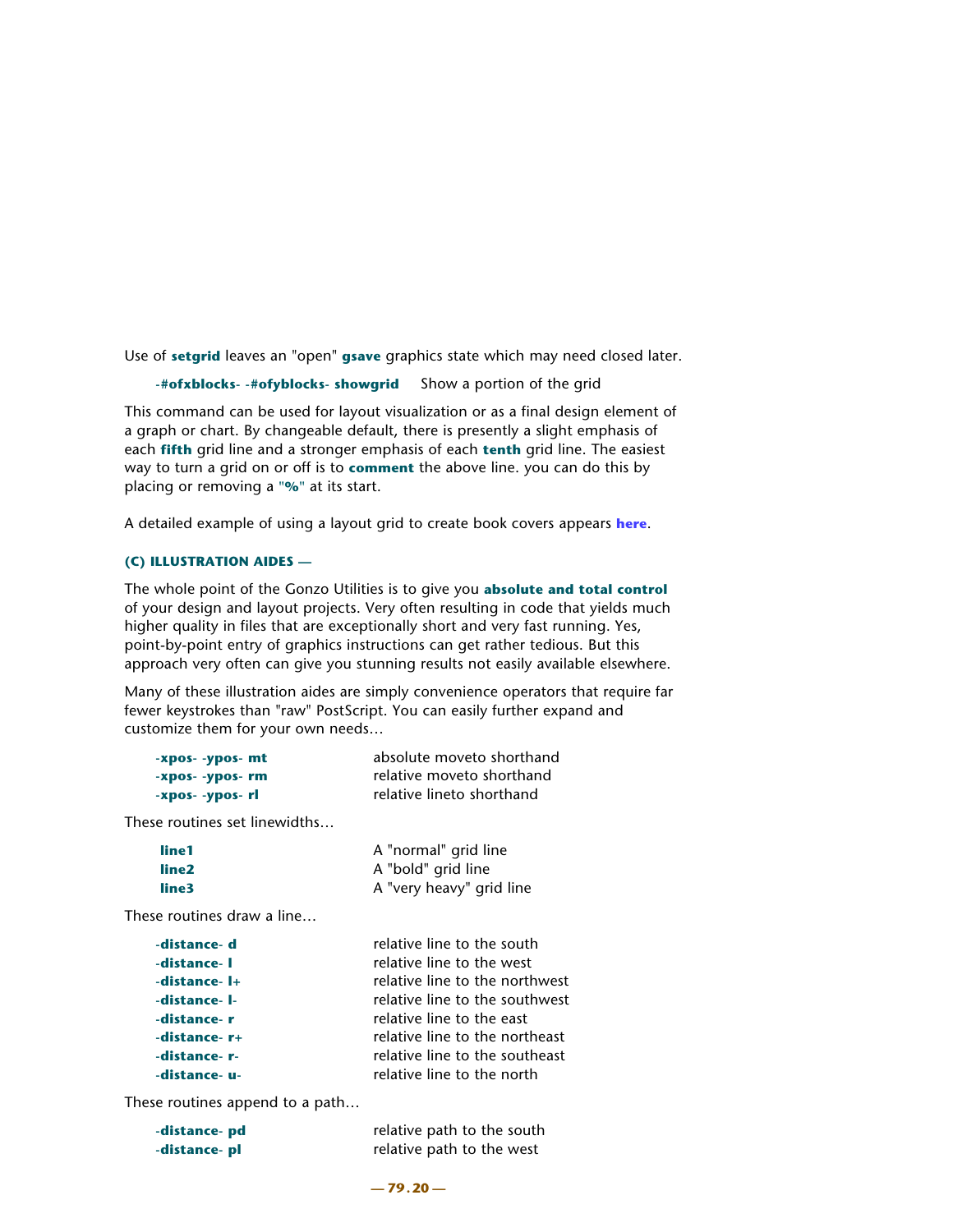| -distance-pl+  | relative path to the northwest |
|----------------|--------------------------------|
| -distance-pl-  | relative path to the southwest |
| -distance- pr  | relative path to the east      |
| -distance- pr+ | relative path to the northeast |
| -distance- pr- | relative path to the southeast |
| -distance-pu-  | relative path to the north     |

These routines draw a line while "erasing" any lines that are crossed. This is quite useful in an electronic schematic for "lines crossing but not connected". …

| -distance- dx | erase & draw to the south |
|---------------|---------------------------|
| -distance- lx | erase & draw to the west  |
| -distance- rx | erase & draw to the east  |
| -distance- ux | erase & draw to the north |

If you really want your electrical lines connected, you can add a dot…

| -xpos- -ypos- mdot | dot two crossed lines |
|--------------------|-----------------------|
|--------------------|-----------------------|

Here's some circles and some arrows…

| -xpos- -ypos- darrow | arrow points south    |
|----------------------|-----------------------|
| -xpos- -ypos- larrow | arrow points west     |
| -xpos- -ypos- rarrow | arrow points east     |
| -xpos- -ypos- uarrow | arrow points north    |
|                      |                       |
| -xpos- -ypos- circ1  | small circle          |
| -xpos- -ypos- circ2  | terminal sized circle |
| -xpos- -ypos- circ3  | LED sized circle      |

A pair of very versatile repeat utilities. …

| [{proc} -spacing- -#trips-] xrpt | Repeat proc horizontally |
|----------------------------------|--------------------------|
| [{proc} -spacing- -#trips-] yrpt | Repeat proc vertically   |

Finally, a "liquid paper" path whiteout…

```
whitefill erase anything under icon
```
### **(D) ELECTRONIC SYMBOLS —**

These electronic symbols offer significantly higher quality than is found in most schematic drawing packages. They are one example of the many possibilities that positionable **"opaque blob icons on strings"** offer. Note that you can slide the wires "under" the icons simply by placing them **earlier** in your code…

| micro               | Show /Symbol font3 mu for capacitors     |
|---------------------|------------------------------------------|
| ohms                | Show /Symbol font3 Omega for resistors   |
| -xpos- -ypos- tstpt | Draw electronic test point opaque circle |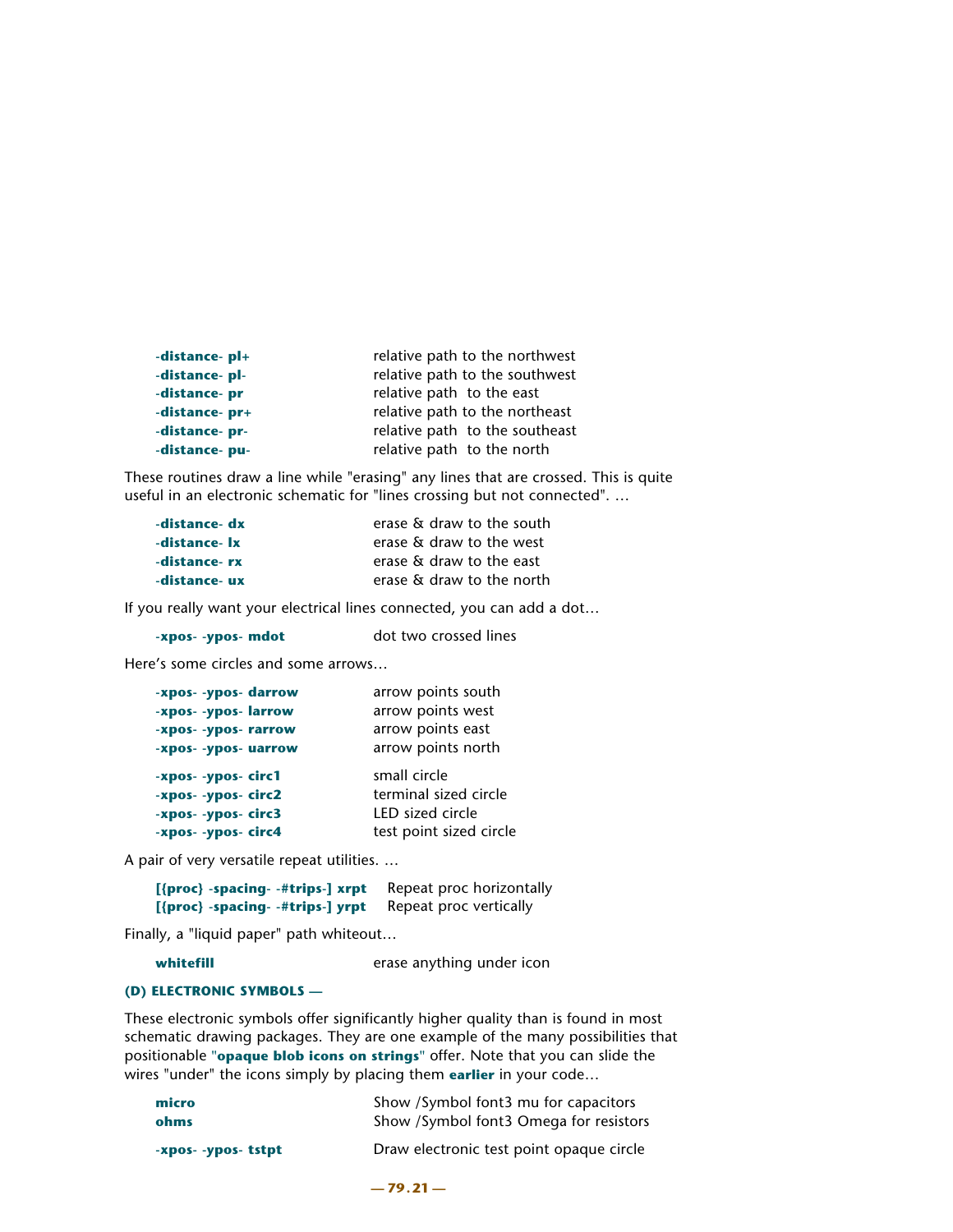| -xpos- -ypos- rinverter          | Right facing logic inverter       |
|----------------------------------|-----------------------------------|
| -xpos- -ypos- linverter          | Left facing logic inverter        |
| -xpos- -ypos- hresistor          | Horizontal resistor               |
| -xpos- -ypos- vresistor          | Vertical resistor                 |
| -xpos- -ypos- lpot               | Vertical potentiometer            |
| -xpos- -ypos- vcap               | Vertical capacitor                |
| -xpos- -ypos- uvcap              | Inverted vertical capacitor       |
| -xpos- -ypos- hcap               | horizontal capacitor              |
| -xpos- -ypos- schmitt            | Schmitt trigger hysteresis symbol |
| -xpos- -ypos- dpdt               | Double pole double throw switch   |
| -xpos- -ypos- spdt               | Single pole double throw switch   |
| -xpos- -ypos- diode              | Diode pointing east               |
| -xpos- -ypos- udiode             | Diode pointing north              |
| -xpos- -ypos- ddiode             | Diode pointing south              |
| -xpos- -ypos- led                | LED diode pointing south          |
| -xpos- -ypos- negpulse           | Negative going pulse waveform     |
| -xpos- -ypos- pospulse           | Positive going pulse waveform     |
| -xpos- -ypos- 5vdc               | Vertical stub and terminal        |
| -xpos- -ypos- hxtal              | Horizontal crystal                |
| -xpos- -ypos- sensor             | Sensor                            |
| ground                           | Normal south pointing ground      |
| uground                          | North pointing ground             |
| <b>Iground</b>                   | West pointing ground              |
| rground                          | East pointing ground              |
| -xpos- -ypos- edgecon            | Edge connector pin                |
| -xpos- -ypos- cell               | One vertical battery cell         |
| -xpos- -ypos- -#loops- winding   | Horizontal inductor or winding    |
| -xpos- -ypos- -#loops- vwinding  | Vertical primary winding          |
| -xpos- -ypos- -#loops- vrwinding | Vertical secondary winding        |
| -xpos- -ypos- phonejack          | Full size phone jack              |
| -xpos- -ypos- lilphonejack       | Smaller phone jack                |
| -xpos- -ypos- varistor           | Varistor                          |
| -xpos- -ypos- piezo              | Piezo transducer                  |
| -xpos- -ypos- pctab              | Printed circuit terminal          |

**— 79.22 —**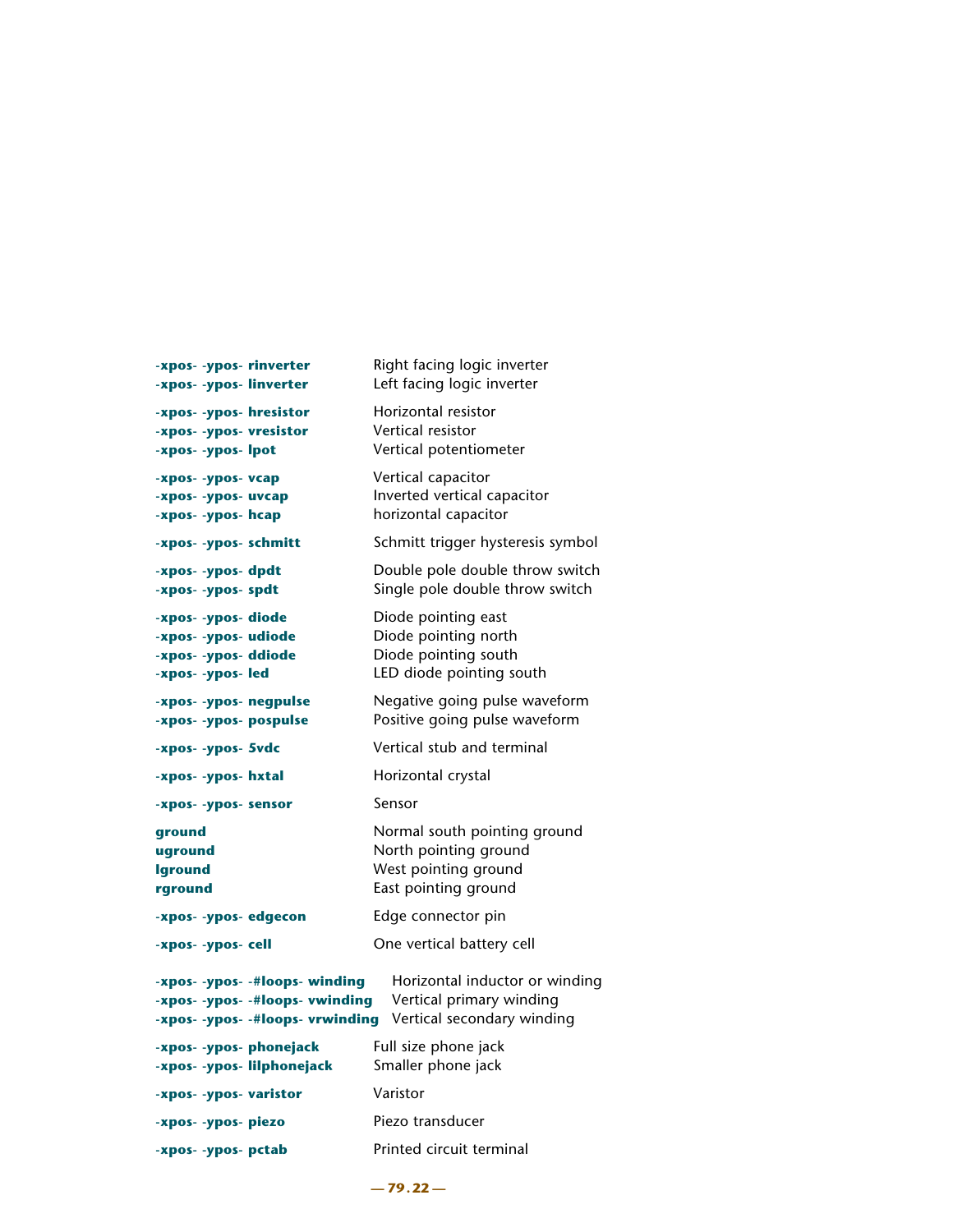| -xpos- -ypos- npn | East facing NPN transistor |
|-------------------|----------------------------|
| -xpos- -ypos- npn | West facing NPN transistor |
| -xpos- -ypos- pnp | East facing PNP transistor |
| -xpos- -ypos- pnp | West facing PNP transistor |

Many more electronic symbols are easily added. Hundreds of improved (for color options) and more specialized examples may be found by viewing the **.PSL** source code files **[here](http://www.tinaja.com/muse01.asp)**.

### **(E) THE DIPDRAW PROC —**

In general, I've been hesitant to upgrade portions of the **[Gonzo Utilities](http://www.tinaja.com/post01.asp#gonzo)**. Based on "iffen it ain't broke, don't fix it". Thus, ongoing patches and add-on mods are the norm, compared to core revisions.

The **dipdraw** was an example of an ultra fancy programmable icon whose use kept recurring in my electronics stories…



Here is what the calling code looks like…

 **14 6 moveto 18 (MS28D-05X) (IN1 IN0 XIN IN6 +5V /DA /DB /DC NC) (IN2 IN3 IN4 IN5 GND DA DB DC SYNC) dipdraw**

Any forward slashes are used to force a complement bar. An improved colorized version of the Dipdraw code can be found in the **[source code](http://www.tinaja.com/glib/gonzotut.psl)** for this **[GuruGram](http://www.tinaja.com/gurgrm01.asp)** . Actual chip details can be found **[here](http://www.tinaja.com/magsn01.asp)** .

### **(F) STEP AND REPEATS —**

Quite a few very useful real world products need a **step and repeat** capability. In which more than one item gets imaged per page. With or without sequential numbering or custom data base access. Examples include business cards, tickets, address labels, badges, bumperstickers, and great heaping bunches more.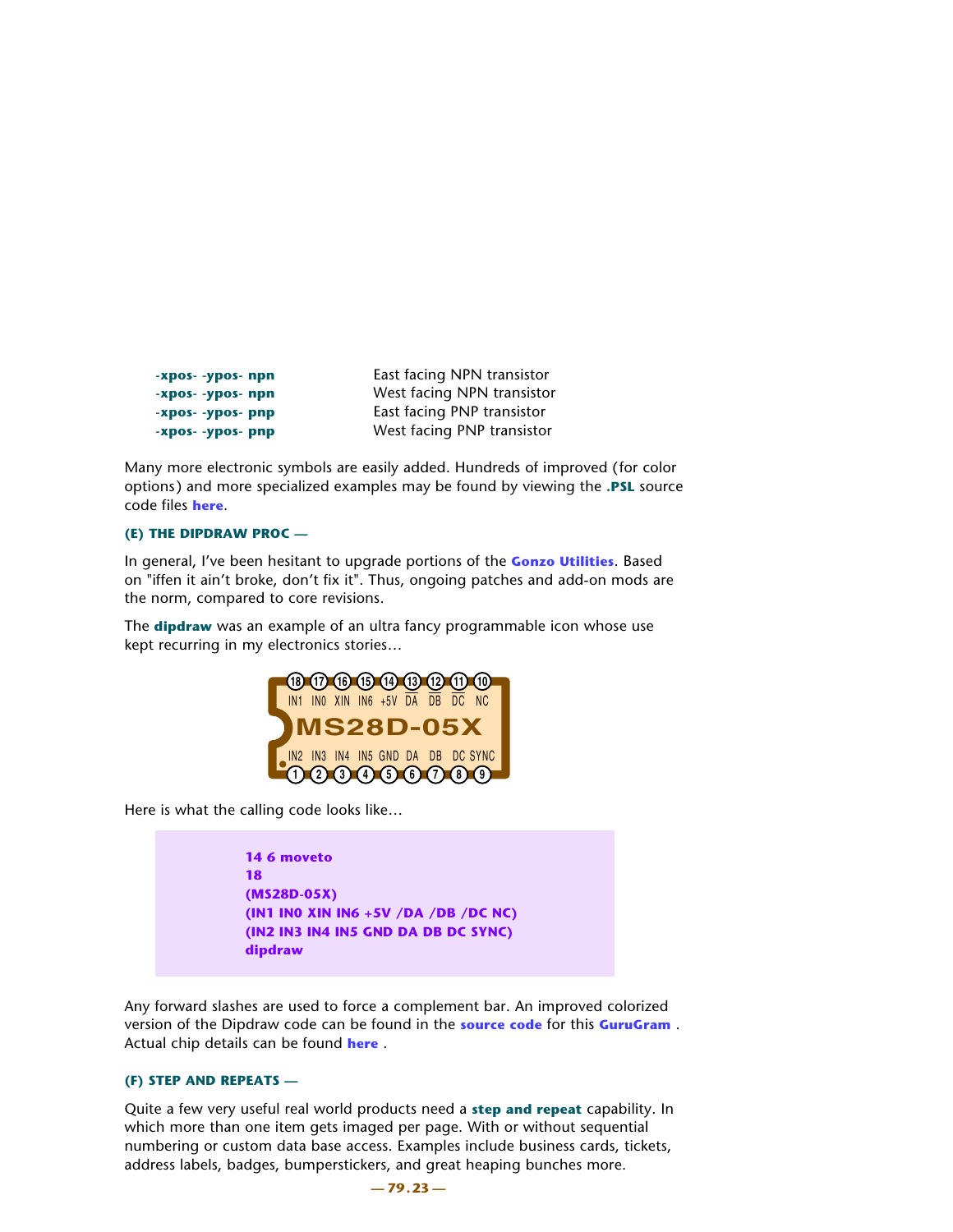A very versatile **stepandrepeat** capability is built into the **[Gonzo Utilities](http://www.tinaja.com/post01.asp#gonzo)**. Two new elements are needed to use this proc. The first is a named and predefined 9 entry array that goes in a **stepnrptparams** dictionary. The second is a predefined **repeatproc** that contains the artwork code for **one** of the items being repeated.

The usual access is…

 **/repeatproc\_name stepandrepeat** 

Nineteen repeat patterns have already been preprogrammed into the stock Gonzo **stepnrptparams** dictionary…

| /admitonetick  | <b>45 tickets</b>                 |
|----------------|-----------------------------------|
| /babybumper    | 20 very small bumperstickers      |
| /badgeaminit   | <b>6 badges</b>                   |
| /bigbumpstick  | <b>3 bumperstickers</b>           |
| /buscard       | 12 business cards                 |
| /busenvelope   | 1 business envelope               |
| /eightlabel    | 1/8 page 2x4 labels               |
| /fulllandpage  | One entire landscape page         |
| /fullportpage  | One entire portrait page          |
| /lilbumpstick  | 5 medium blumperstickers          |
| /quadsplit     | 1/4 page 2x2 labels               |
| /readerserv    | <b>300 reader service numbers</b> |
| /shiplabel     | <b>4 custom labels</b>            |
| /sixlabel      | $1/6$ page $2x3$ labels           |
| /stdplabel     | 11 stock data processing labels   |
| /tenlabel      | $1/10$ page2x5                    |
| /videospline   | <b>13 VHS cassette splines</b>    |
| /3.5disklabel  | 6 disk labels 3.5 inch            |
| /5.25disklabel | 7 disk labels 5.25 inch           |

Many detailed step-and-repeat use examples are found **[here](http://www.tinaja.com/post01.asp#begstuff)**. For sequential numbering, existing **startnum** and **runnum** variables can be used. These same or similar numbers can extract names and addresses from an externally generated data array. Such an array can be built into your code or else **run** just like you did the **[Gonzo Utilities](http://www.tinaja.com/post01.asp#gonzo)**.

Some step-and-repeat projects will have to be carefully matched to the stock being printed. Especially when shear or fold points are built into the material. One useful source of such forms is **[Blanks USA](http://www.blanksusa.com)**.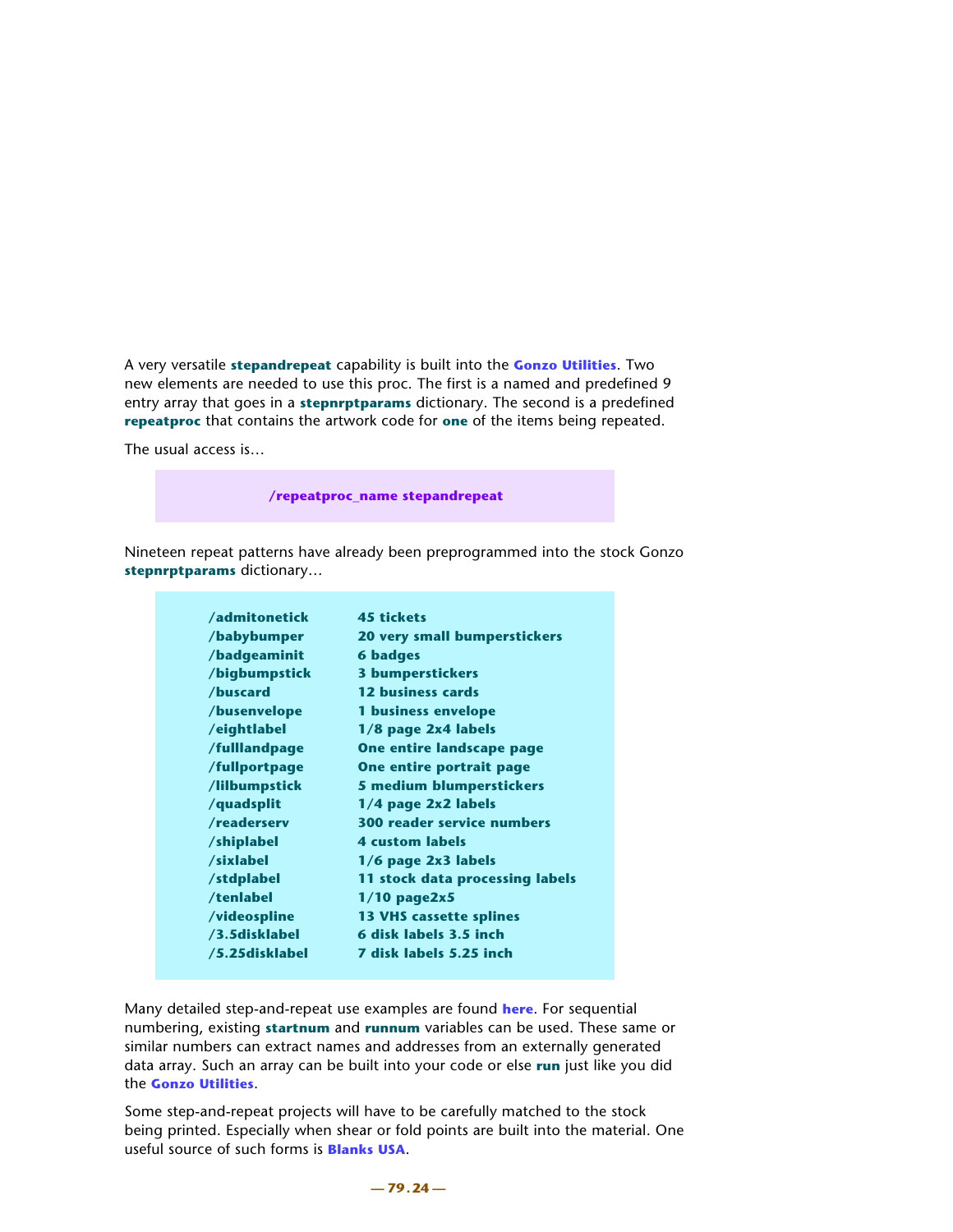If you wish to add or modify your own repeat pattern data as a **stepnrptparams** dictionary entry, the needed nine array values are…

| #hrepeats    | % number of horizontal repeats      |
|--------------|-------------------------------------|
| #vrepeats    | % number of vertical repeats        |
| hspacing     | % proc to proc horizontal spacing   |
| vspacing     | % proc to proc vertical spacing     |
| hstart       | % first proc horizontal offset      |
| vstart       | % first proc vertical offset        |
| ticklength   | % registration tick length if used  |
| useticks     | % true-false registration tick flag |
| uselandscape | % true-false landscape orientation  |

## **(G) CURVETRACING —**

High quality smooth continuous curves are crucial for typography, animation, and many similar graphical tasks. These are normally created by using **cubic splines**, often by using the PostScript **curveto** and **rcurveto** operators. Some detailed expositions of the underlying math appear in our **[cubic spline](http://www.tinaja.com/cubic01.asp)** library.

Here is our **Puss de Resistance** done entirely in manually entered cubic splines…

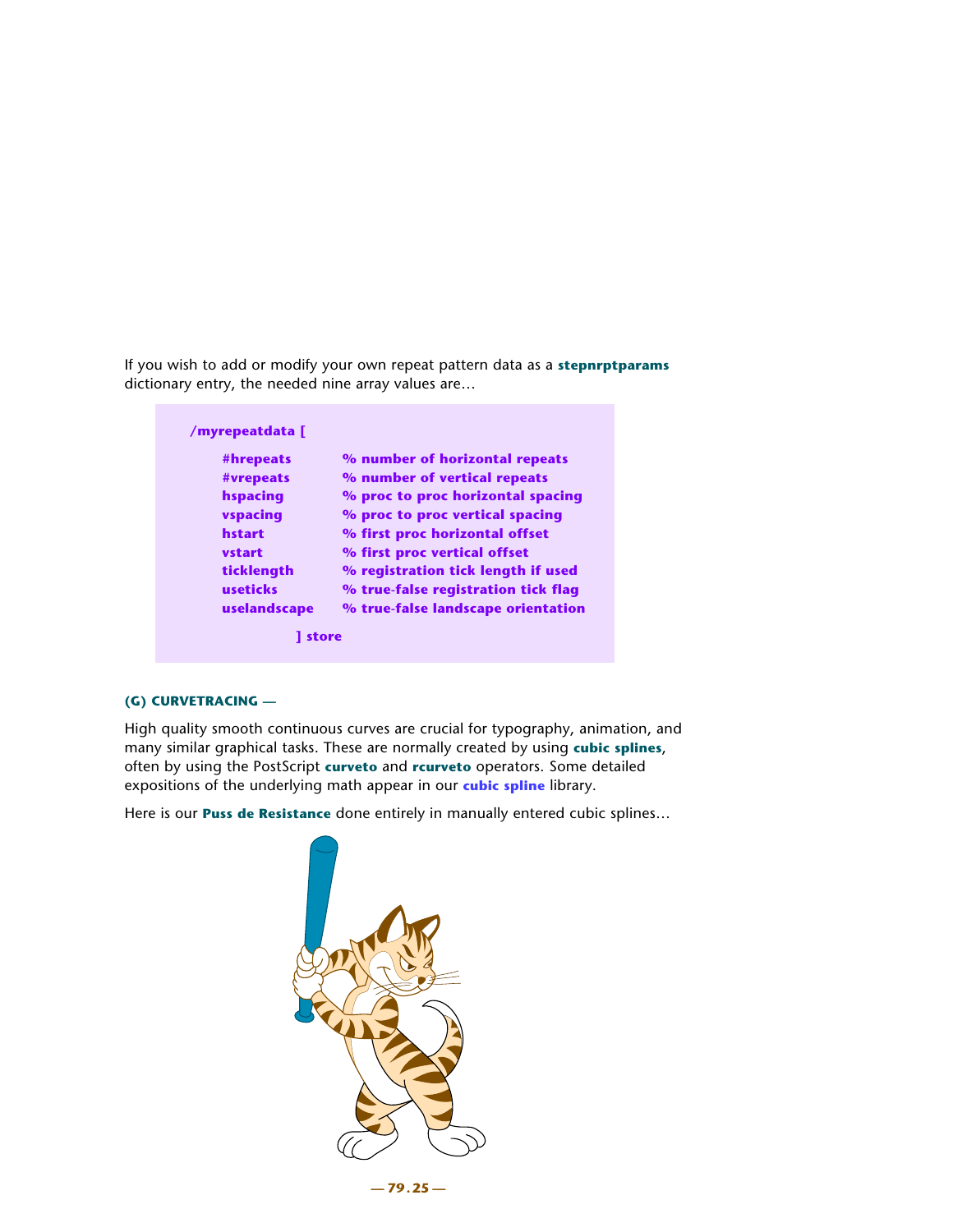Getting the ends of the continuing custom splines to meet and match is both non-trivial and tricky. The original **[Gonzo Utilities](http://www.tinaja.com/post01.asp#gonzo)** provided a rather tedious approach to quality spline generation. In which you entered the position and the angle of each chosen end point as three data values…

 **[ x1 y1 ang1 x2 y2 ang2 … xn yn angn ] curvetrace** 

Each selected point above a three point minimum had its **horizontal position**, its **vertical position**, and its **slope angle** entered into your array. Thus giving you total control of appearance at the spline joints. **x1=0** and **y1=0** appends path.

The actual splines used were intentionally somewhat weaker than a theoretical optimum. The quality of your results are highly dependent on how accurately you entered your position and angle information. And upon how far you tried to go with each single spline. And, of course, how patient you were with manual data entry of more complex or multiple paths.

An additional variable called the **tension** gave you an additional "smoothness" control. With the usual "best" tension being somewhere around **2.8**. Higher tensions gave you "straighter" curves between end points, while lower ones became moderately or extensively "loopy".

An optional point showing **showtick** true-false flag was included for debugging.

A major change and improvement in the Gonzo curvetracing utilities was made **[here](http://www.tinaja.com/psutils/curvetr2.psl)**. You can now optionally **enter angle values of 999** for **internal** points. The code will make an amazingly sophisticated "guess" as to your best angle each time. And thus eliminating much (but certainly not all) of the tedium.

A demo of the new curvetracing code appears **[here](http://www.tinaja.com/psutils/curvetr2.pdf)** .

This **"guess angle"** algorithm is based on taking three sequential points and then attempting to temporarily **draw a circle through them**. The slope at the midpoint is often a good and possibly optimally correct fit for your curve of interest.

# **(H) CIRCULAR ARC JUSTIFY —**

An **Arc Justify** routine sets text along a **circular** path. This is useful for labels, for logos, badges and for large names on the back of jackets or T-shirts. A fairly fancy arc justify routine is included in the **[Gonzo Utilities](http://www.tinaja.com/post01.asp#gonzo)**. For top appearance, both local and global kerning is supported.

Here is how you activate a Gonzo arc justify…

 **-xpos- -ypos- radius (your message) karcjustify**